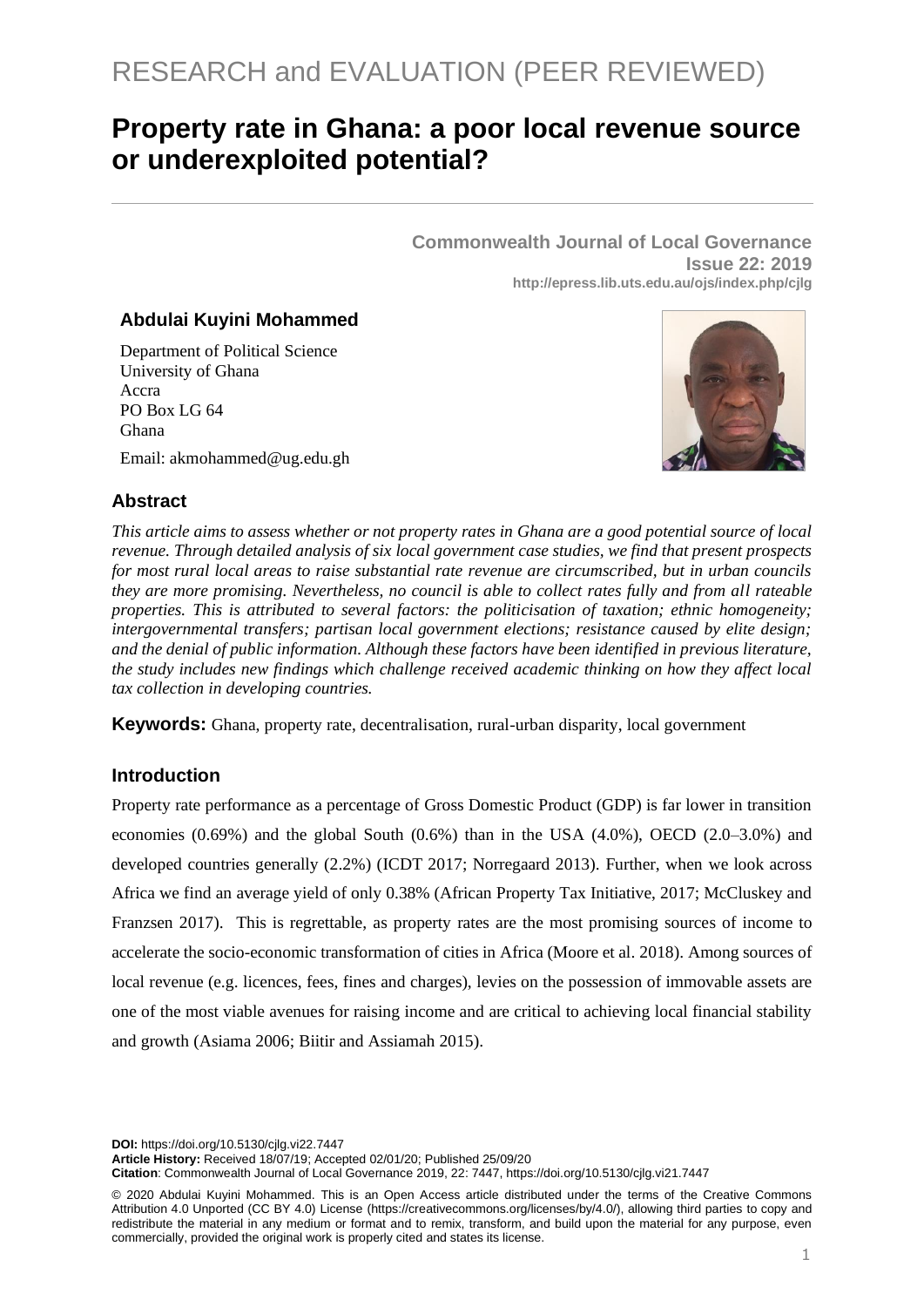This disjunction is exemplified in the Ghanaian context where property rates have the potential of garnering 30% of municipal income (Kuusaana 2015). Yet country-wide, yield from levies on properties is less than 2.0% of local government earnings, and in 2010 represented just 0.03% of GDP (Kwakye 2010). Nor are trends moving in the right direction. Kwaye (2010) reports that revenue from taxes on properties was 0.2% and 0.19% of Ghana's GDP in 1997 and 1999 respectively, which are tiny fractions, but still much larger than in 2010. Recent estimates indicate that the share of property rates of GDP is less than 0.5% and accounts for about 14% of the total revenue envelop of local governments in Ghana (Biitir and Assiamah, 2015). This strongly suggests that the huge potential of property taxes in Ghana is not being harnessed, and raises many questions as to why and how this situation arises.

Previous research on property rates in Ghana has examined individual aspects: challenges in its design and implementation (Boamah 2013); the effectiveness of the government's Land Valuation Division in discharging its mandate of property assessment (Petio 2013); and the prospects and problems of levying immovable assets and their impact on internally generated funds (IGF) (Kuusaana 2015). This paper considers all these variables, alongside others such as ethnic homogeneity, the impact of national and local elections, elitist approaches to tax design, and the impact of intergovernmental transfers on local tax efforts. It also provides insights into different urban and rural approaches and outcomes

## **Theoretical framework**

The theory that is used to guide this study is the political economy of local government taxation (Jibao and Prichard 2015). The role of municipal tax performance and reform in underpinning an effective decentralised local authority system has been progressively acknowledged and is predicated on three interrelated variables (Jibao and Prichard 2015). First, a local authority that earns income by imposing levies on inhabitants will predictably be more financially self-determining, and will be better able to match council outlays with local most-felt needs. Second, such a council will have greater motivation to promptly address citizens' problems and this will in turn encourage residents to be tax-acquiescent. Finally, residents' honouring of their local levy obligations will give traction to their calls for mutuality and answerability, and in turn will drive wider consultation on tax policy development and implementation (Jibao and Prichard 2015; Weingast 2009). However, the literature on decentralisation has surprisingly paid only scant attention to the practical details of developing local tax policy and implementation (see e.g. Faguet 2014).

Related studies that have been undertaken, for example, the politics of local income generation, have tended to look at the obstacles that the central government decision-makers face (Eaton et al. 2013; Jibao and Prichard 2015), and have rarely considered the political subtleties operating at local level (Smoke 2013). Paradoxically, however, it is acknowledged that these local subtleties are critical factors in determining success or otherwise (Jibao and Prichard 2015), and it is evident that notional decentralisation has led to only marginal, if any, progress in the collection of local taxes (Bird 2011).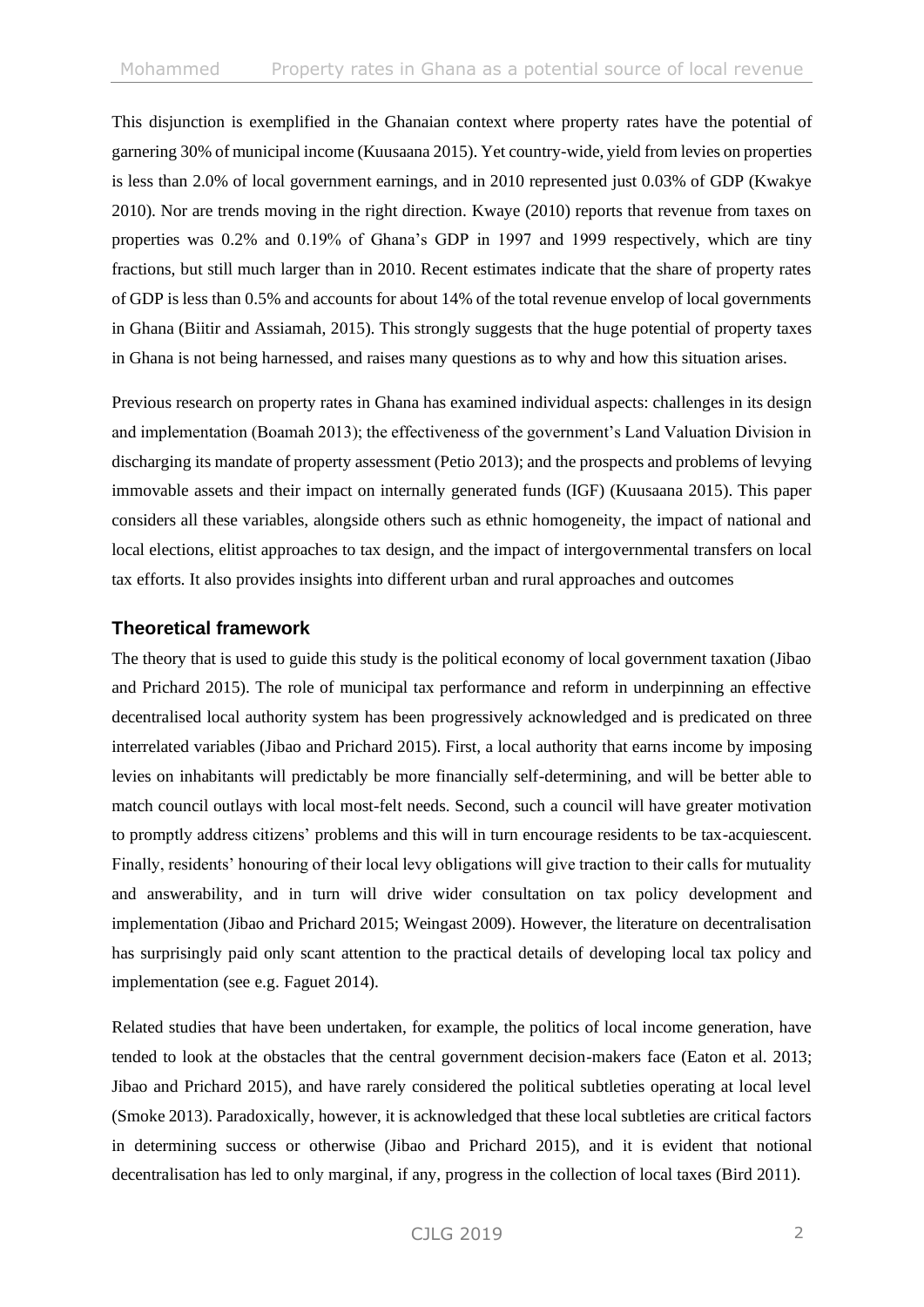Key reasons for poor local tax-raising in developing-country contexts include reliance on national government allocations; risk of local government capture by influential local economic elites; and weak capacity (Bird 2011; Jibao and Prichard 2015). Commentators have blamed this state of affairs on a lack of political will at local level to overcome community opposition, and low motivation to collect taxes (Jibao and Prichard 2015). This approach however can be criticised as being reductionist; since other important dynamics are at play, although research seems to have not yet been undertaken (Smoke 2017, 2019). The present study attempts to bridge the gap by analysing a number of other variables that influence local-level tax efforts and reform.

A literature review of this field reveals a striking number of largely untested assumptions which have built up about these under-analysed factors. This paper, therefore, critically examines both the factors and the assumptions, and attempts to provide evidence on whether this 'received wisdom' is correct. The factors addressed to see whether they impact on local authority property rate collection are:

- 1) the origin of local politicians' mandate (i.e. elected locally, or nominated centrally?)
- 2) the ethnic composition of communities (i.e. homogeneous or diverse?)
- 3) the presence or absence of substantial fiscal transfers from central government
- 4) individual elections (i.e. whether their conduct and proposed policies influence local attitudes)
- 5) the quality of municipal services that residents receive from their local authority.

# **Property tax in Ghana**

The concept of a property tax has existed in Ghana since colonial days, although the structure of the tax has changed many times over the years. When Ghana gained independence in 1957 it sought the assistance of the United Nations (UN) to develop a uniform, equitable and sustainable method of property rating. The UN responded positively and a system based on taxing each property according to its replacement cost was recommended and adopted (Kusaana, 2015).

Today, property rating in Ghana is governed by the Local Government Act 1993 (Act 462), which upholds this 'replacement cost' approach to levying properties (Commonwealth Local Government Forum 2018). The approach calculates the rate impost as *"the amount it would cost to provide buildings, structures and other developments as if they were new on an undeveloped land or site at the time the premises are being valued"* (Section 96(10)[a]). Local authorities in Ghana are legally empowered to collect rate revenue due to them fully and promptly. This empowered position has not, however, translated into improved local tax performance.

The reasons offered in the existing literature for sub-optimal property rate performance in Ghana include:

- 1) outdated or non-existent property registers and valuation rolls
- 2) manual, not automated, rate implementation systems
- 3) limited administrative capacity and equipment
- 4) a narrow tax base caused by extensive legal exemptions
- 5) inadequately described taxable properties in the fiscal registers.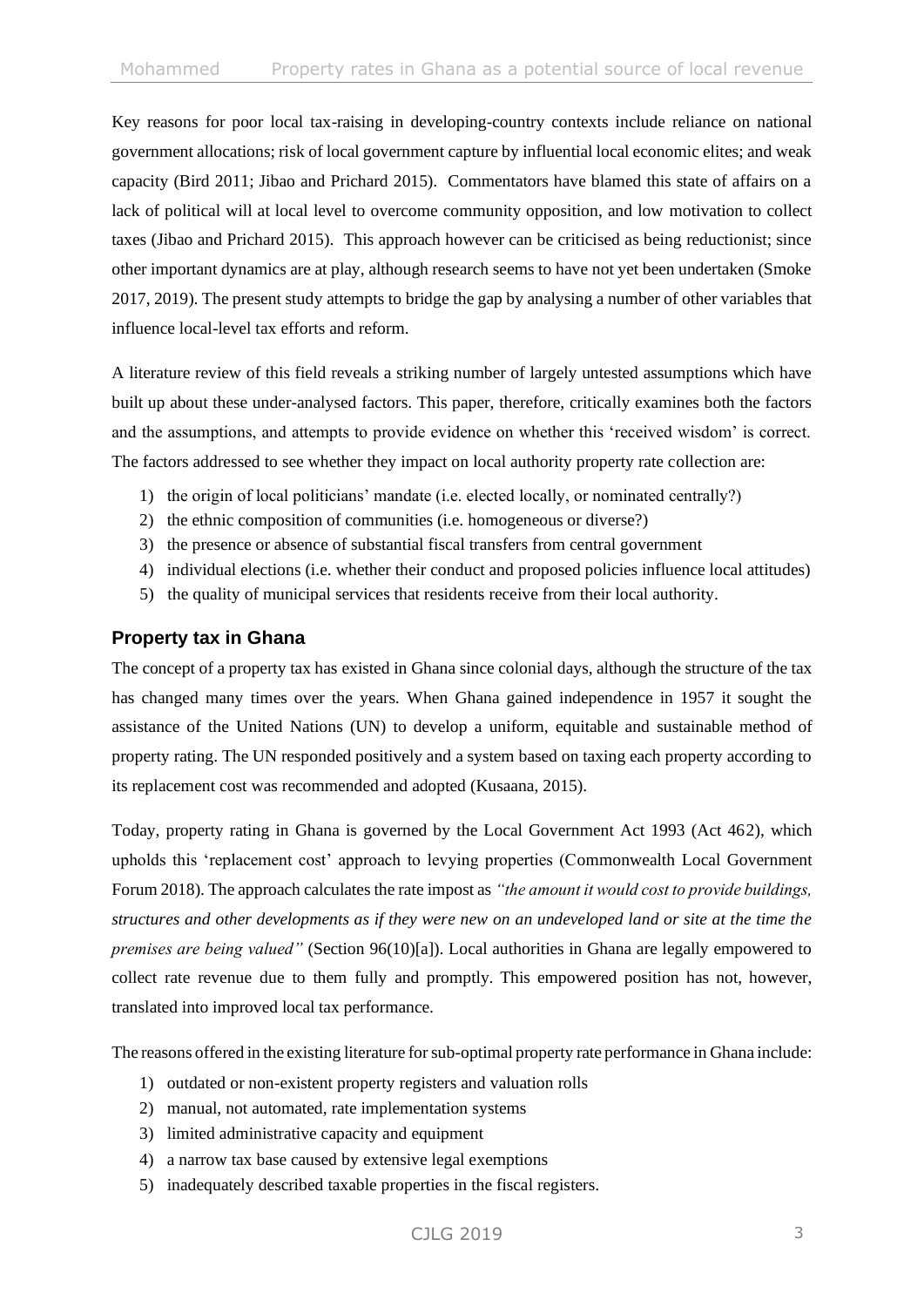A number of reforms have been introduced to deal with these challenges. The government has mandated that local governments undertake street- and house-naming exercises to ascertain the type and total housing stock and other immovable properties in each council (Government of Ghana 2007). Some metropolitan authorities have contracted out the collection of property rates and other taxes to private firms, and have introduced automated revenue tracking systems. Many councils are also working to revalue the land and taxable properties in their area, and to create digitised maps of land (Farvacque-Vitkovic et al. 2008; McCluskey and Franzsen 2017). Nevertheless, property rate performance remains very poor. This paper investigates the reasons for the poor performance and provides suggestions as to how they might be resolved.

# **Methodology**

The study gathered evidence in two ways: content analysis of secondary information, and semistructured interviews. The secondary sources were analysed to enable a better understanding of the historical context of Ghana's property rate performance and the issues faced. It also allowed comparison between councils and financial years. Such comparison enlarged the scope of generalisations and provided complementary insights to the interview findings.

The interview method was preferred to a questionnaire method because the national illiteracy rate is high at 21% (in 2018) for 15 years and above (World Bank 2020). The illiteracy rate is even higher in rural areas, so many respondents, particularly residents/property owners would not be able to read and respond to a questionnaire. Questions were devised in English and translated into relevant local languages (Sisale, Ga, Dagbani). Semi-structured interviews were also felt to be a methodological choice as they provided a means for exploring complexity and details of process which could not be examined by less flexible instruments such as questionnaires or quantitative tools (Liamputtong and Ezzy 2005). This enabled respondents to have considerable scope to express their views in their own words. Moreover, the face-to-face interaction afforded by the interviews allowed the author to obtain valuable contextual 'thick' description such as details of personal reactions, specific emotions, and so on, that added depth to the responses.

The author conducted 246 interviews from January 2 to July 31, 2019 in six local governments, namely: Sissala East District Assembly (SEDA) and Sissala West District Assembly (SWDA) in rural northern Ghana; Ga East District Assembly (GEDA) and Ga West District Assembly (GWDA) in rural southern Ghana; Tamale Metropolitan Assembly (TaMA), urban metropolis in northern Ghana; and Accra Metropolitan Assembly (AMA), urban metropolis in southern Ghana. These local authorities were chosen to ensure regional balance, and to enable comparative analysis of urban and rural districts in property tax performance.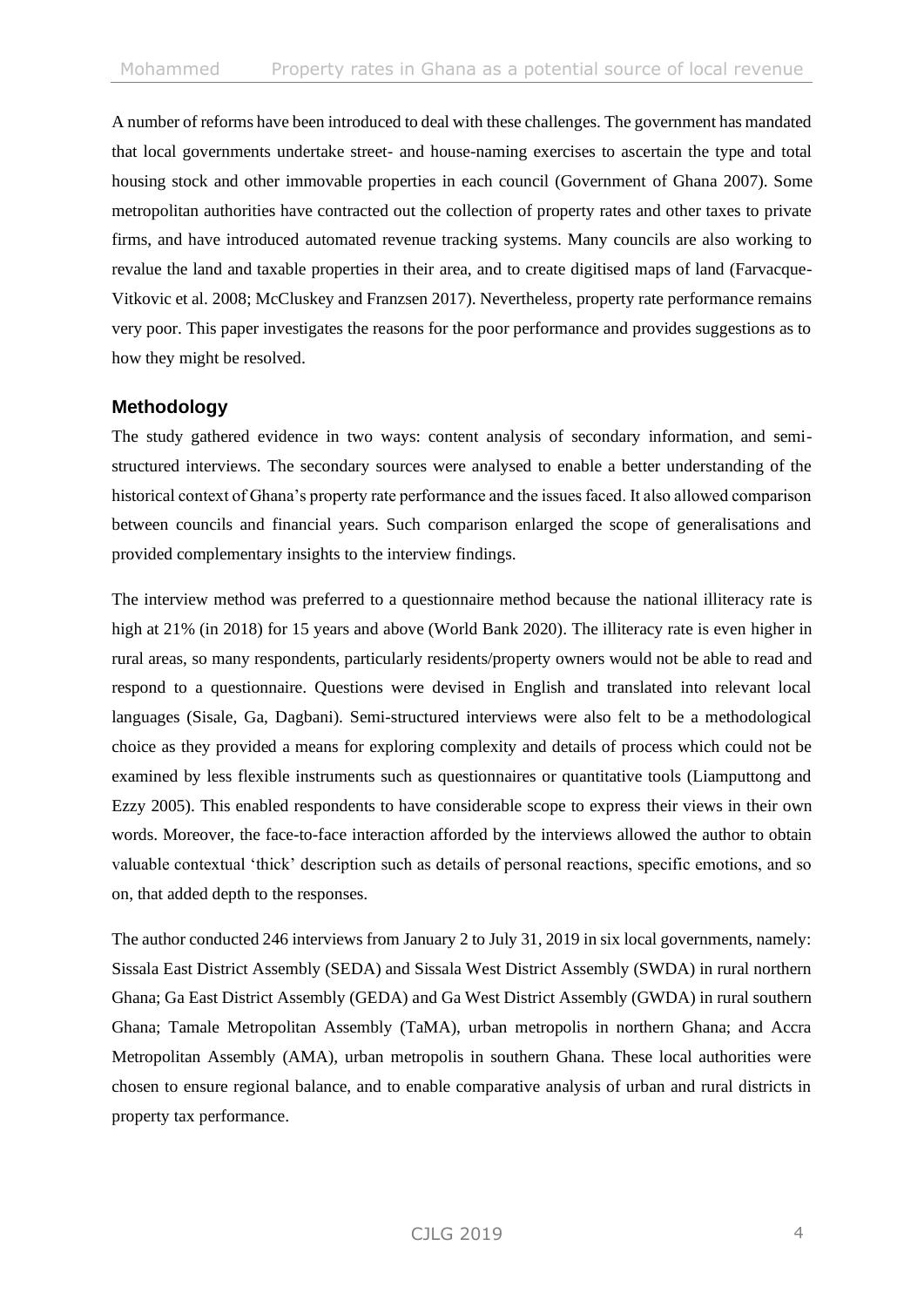In each district, 31 respondents from the local administrative and political elite and ten property owners/residents were interviewed. These included the District Coordinating Director (bureaucratic head of district), District Finance Officer, District Planning Officer, District Budget Officer, and Land Valuation Officer, six revenue supervisors, ten revenue collectors and ten elected councillors. The respondents were chosen because their roles are connected to the formulation and implementation of property tax in their respective jurisdictions.

## **Findings**

This section outlines the research findings, and enables comparison of the viability of the strategies adopted, and challenges faced, by each local authority in their implementation of property taxation.

#### *Property rate performance*

It may be helpful to first consider the collection performance of the councils studied. During the period under review (2004–2015) the two urban councils, AMA and TaMA, budgeted to collect property rate revenue of GHC 74.4 million and GHC 3.1 million, respectively. AMA in actuality collected GHC 41.8 million, which was GHC 32.5 million short of its target. In the same period, TaMA collected GHC 1.6 million less than the budgeted revenue by GHC 1.5 million (see Figure 1). The budgeted revenue is calculated based on the rate of growth of properties, the inflation rate for the year, the total stock of properties, as well as changes in the tax rate.





Sources: Constructed using data from AMA (2004–2015); TaMA (2004–2015)

Although AMA did slightly better than TaMA in percentage terms for the entire period (56.2% as against 50.8%), in absolute terms AMA raised almost 26 times the amount attained by TaMA. AMA as the capital of Ghana has 119,850 rateable properties, compared to just 54,000 in TaMA (AMA 2007; Issah 2011). Moreover, TaMA property owners have to pay more per property. To illustrate, a firstclass residential property in TaMA is taxed at a rate of 0.04% of the rateable value (they are required to pay 0.04 of a cedi for each cedi of value that the property has been judged to have), while in AMA the tax is 0.0017%. A second-class residential property in AMA is taxed at 0.0013% while in TaMA the rate is 0.01% (AMA 2014; TaMA 2012).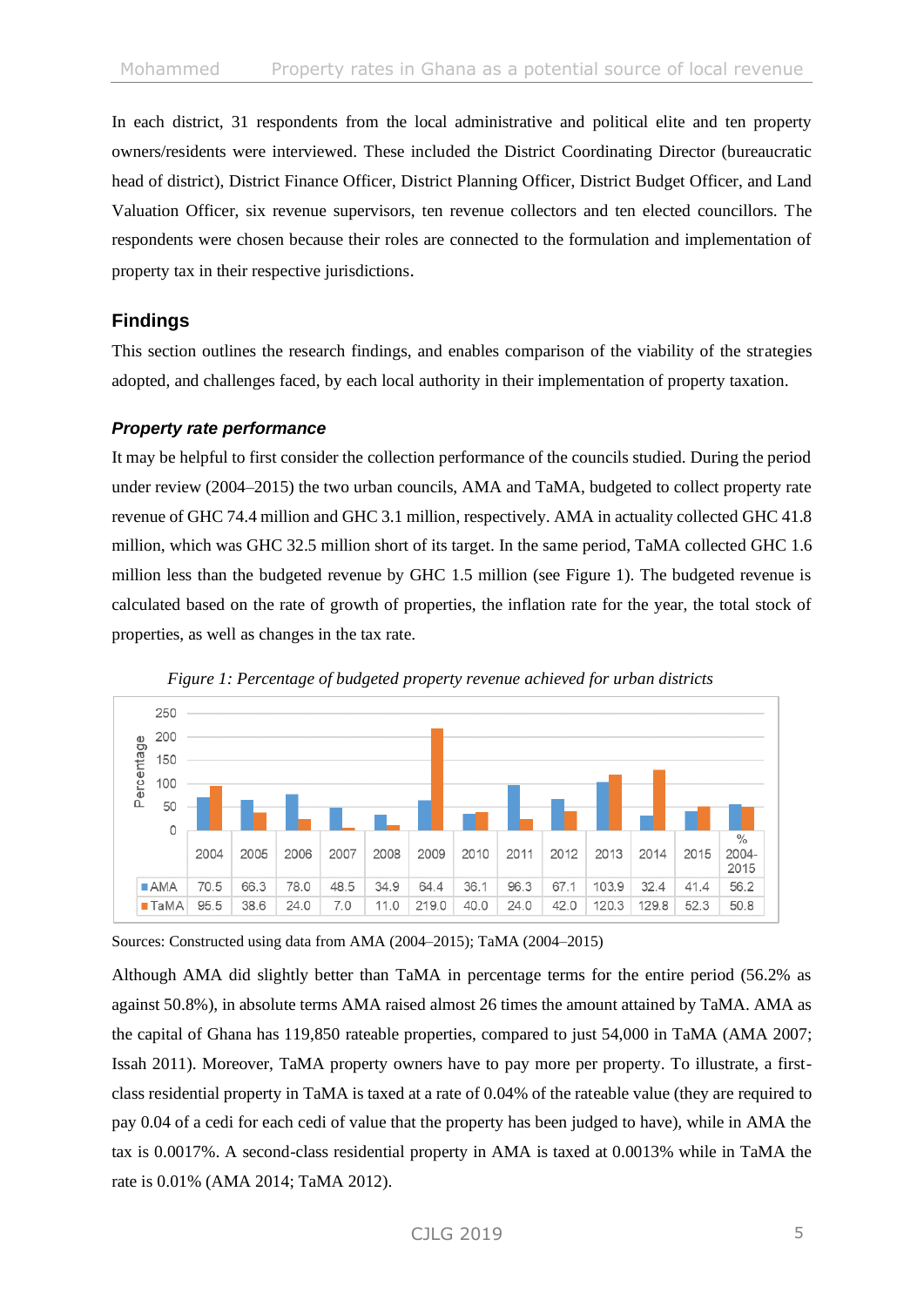In any event, as Figures 2 and 3 show, the total property rate revenue of both AMA and TaMA – although fluctuating over the years – is rarely more than a small proportion of their income. For example, for the entire period under review (2004–2015), at AMA property rate revenue was equivalent to 16.8% of its total external transfer funding, and at TaMA to just 3.3% of total external funding.





As proportions of IGF the property revenue of the two urban councils is also not appreciable. As Figure 3 shows, the lowest proportion for TaMA occurred in 2015 when the property revenue raised was 1.2% of its internally generated revenue for that year. The highest proportion was attained in 2009 when property revenue made up 17.2% of the council's internally generated funds. For the entire period under review (2004–2015), TaMA property revenue as a proportion of its total internally generated revenue was 16.1%. In the case of AMA, the lowest performance of property rate as a proportion of its internally generated revenue was recorded in 2015 which was 8.3%.



*Figure 3: Property rate as percentage of IGF for TaMA and AMA*

The highest proportion occurred in 2004 which was 39.3%. For the entire period under review (2004– 2015) property rate performance as a proportion of AMA's internally generated revenue was 27.6%.

Sources: Constructed using data from AMA (2004–2015); TaMA (2004–2015)

Sources: Constructed using data from AMA (2004–2015); TaMA (2004–2015)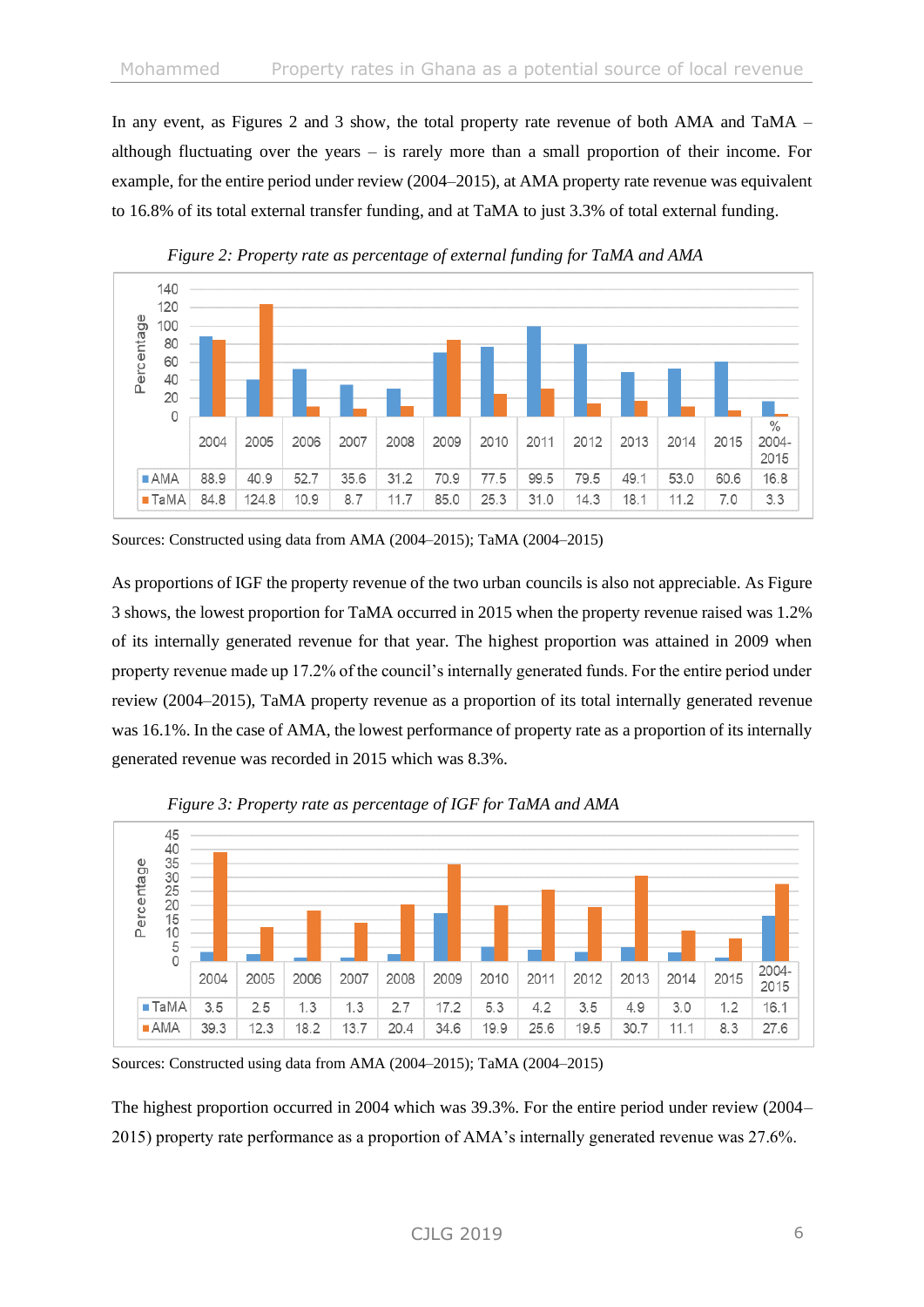The story of the rural district is similar. Not only are there discrepancies between targets and achievements in property revenue, but there are also wide swings in yield from year to year. A target is a performance appraisal yardstick that was introduced as part of the New Public Management inspired public sector reforms in the Ghanaian public service (Ayee 2013). It is thus an accountability tool that compels public organisations to not only set targets for individual employees but also the organisation as a whole. Oversight institutions can then use them to demand to know why there are discrepancies between targets and achievements. It is also required for budget preparation and it is a prerequisite for budget approval. Moreover, citizens use them to determine whether their councils have performed to the level anticipated.

GEDA projected to collect a total of GHC 6.7 million during the period under review (2004–2015) but only succeeded in raising GHC 3.1 million. GWDA budgeted to collect GHC 5.2 million but actually netted GHC 1.9 million (see Figure 4). As indicated earlier, the projections are based on the rate of property growth, inflation rate, the total stock of properties, as well as changes in the tax rate. Probably councils also post ambitious targets to placate assessors of the District League Table (DLT). The DLT which was introduced for the first time in 2014, (the fifth in the series has been produced) is used as a social accountability tool that ranks all of Ghana's local governments by their level of social development and service delivery, providing evidence for enhanced decision-making (UNICEF 2019).





Sources: Constructed using data from AMA (2004–2015); TaMA (2004–2015) ;  $\frac{1}{2}$ GEDA (2004–2015); GWDA (2004–2015); SEDA (2004–2015); SWDA (2004–2015)

As a proportion of external transfers, GEDA's actual property rate revenue of GHC 3.1 million was equivalent to 10% of its total external transfer income of GHC 31.2 million and 16.8% of its total IGF. GEDA's lowest actual property rate revenue of GHC 102,404.42 was recorded in 2007 which was equivalent to 16.2% of external funding for that year and 6.3% of its IGF. Its highest rate revenue of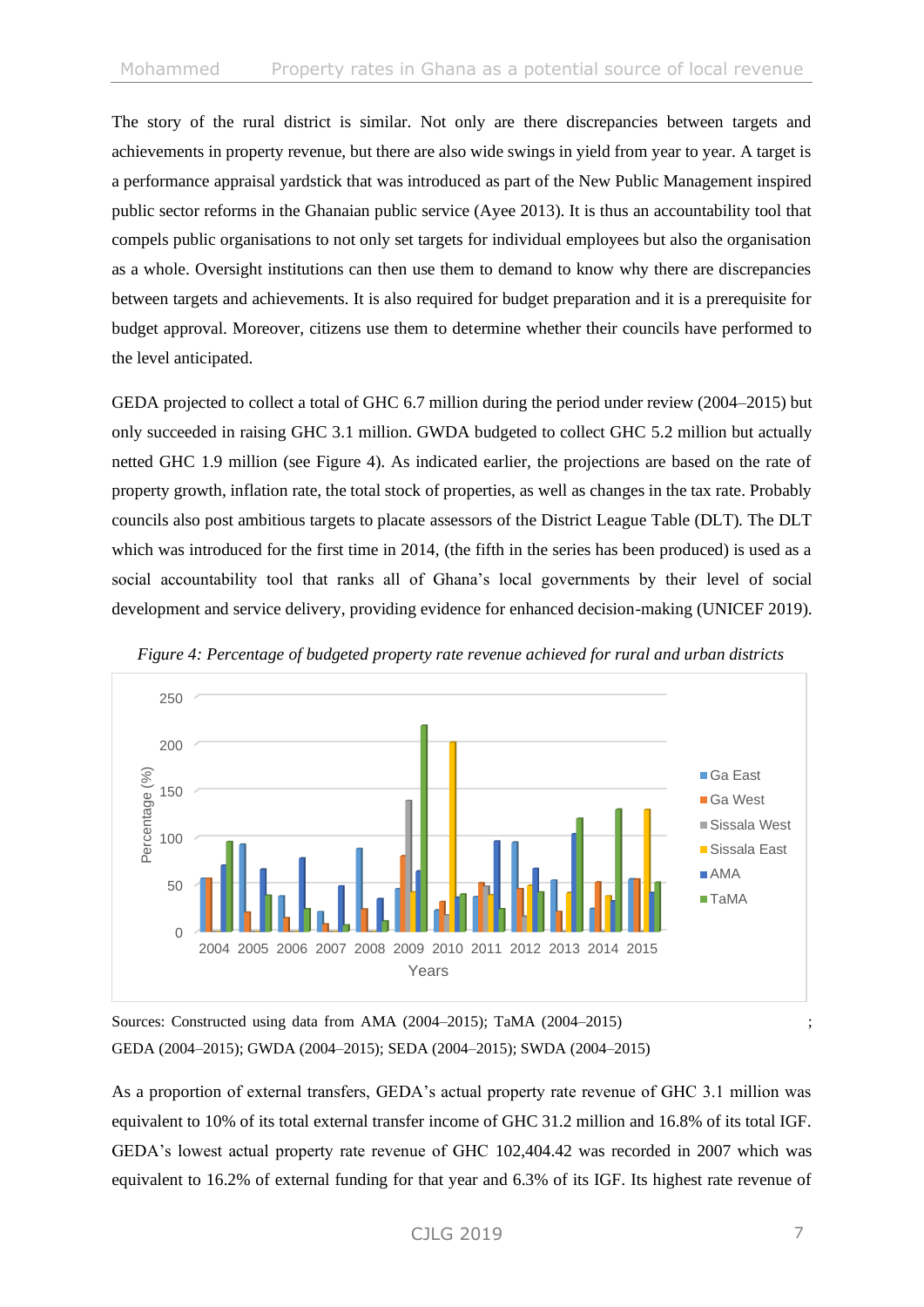GHC 557,741.78 was collected in 2008 which represented 35.7% of its external funding and 44.9%% of its IGF (see Figures 5a and 5b). GWDA's performance was broadly the same. Its total property rate revenue during the period under review (2004–2015) of GHC 1.9 million was equivalent to 4.9% of its total external transfer income of GHC 40.7 million and 9.5% of its IGF, which totalled GHC 20.7 million (see Figures 5a and 5b).



*Figure 5a: Property rate as percentage of external funding of Ga East and Ga West*

Sources: Constructed using data from GEDA (2004–2015); GWDA (2004–2015)



*Figure 5b: Property rate as percentage of IGF for Ga East and Ga West* 

Sources: Constructed using GEDA (2004–2015); GWDA (2004–2015)

The picture in SWDA and SEDA is even more concerning. SEDA aimed to collect GHC 616,097.00, but even so it actually collected 62.1% with GHC 382,521.04 – underperforming its target by GHC 233,575.98 (37.9%). Its total actual property rate revenue of GHC 382,521.04 was equivalent to 1.4% of its external transfer income and 29.5% of its total internally generated funds (see Figures 6a and 6b).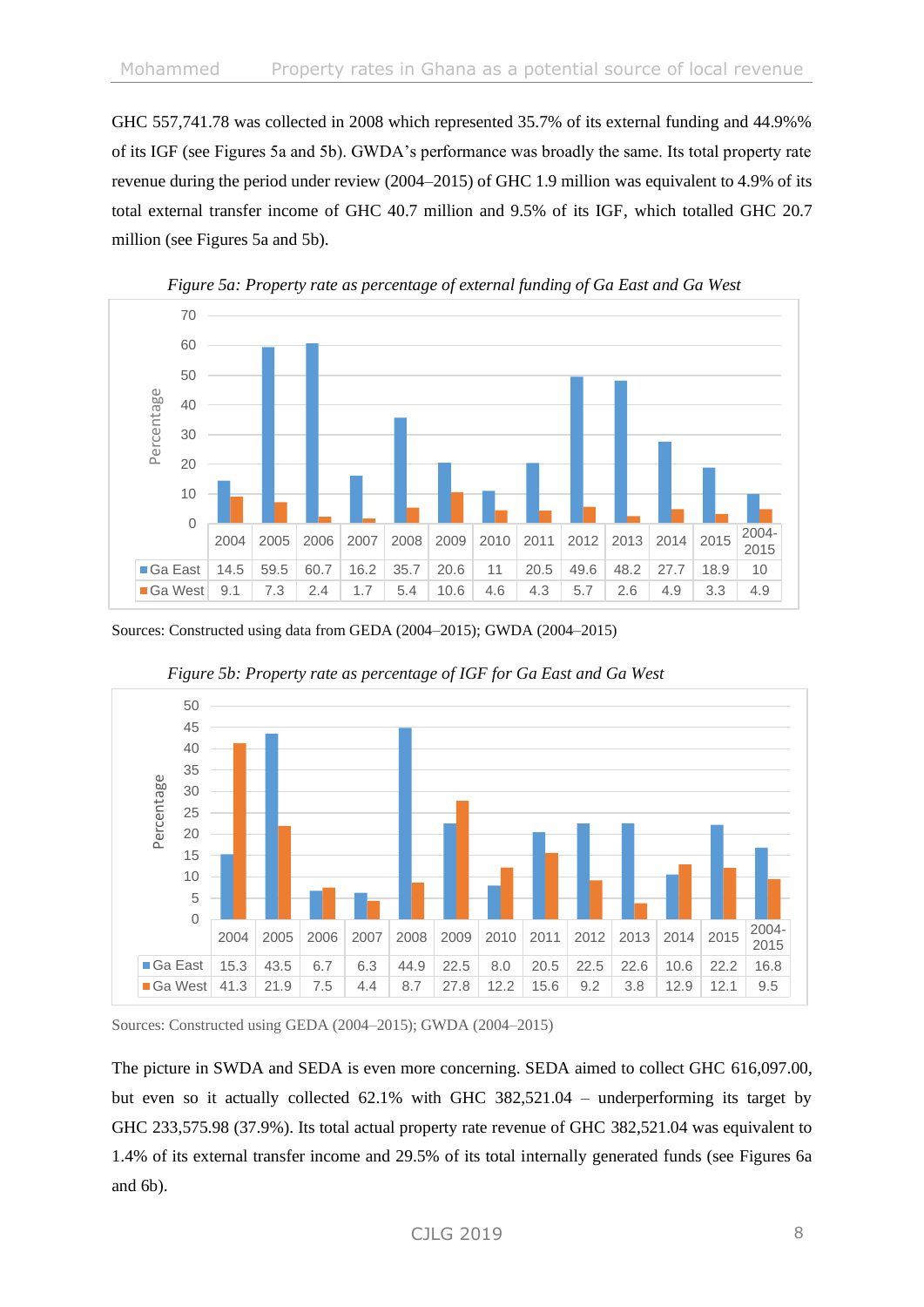

 *Figure 6a: Property rate as percentage of external funding for Sissala East and Sissala West*

Sources: Constructed using data from: SEDA (2004–2015); SWDA (2004–2015)

SEDA still performed better than SWDA, however. SWDA budgeted to collect GHC 167,670.20 from property rates but realised just GHC 36,121.06 – equivalent to a negligible 0.1% of its external transfer funding and just 4.7% of its IGF (see Figures 6a and 6b). As mentioned earlier, budgeted amounts are not centrally imposed but are based on factors such as property growth rate, inflation rate, and the tax rate, as well as councils' desire to please assessors of their performance on the District League Table.



*Figure 6b: Property rate as percentage of IGF of Sissala East and Sissala West*

Sources: Constructed using data from: SEDA (2004–2015); SWDA (2004–2015)

Moreover, its fluctuations in yearly performance were even larger than those of SEDA, as Figure 4 shows. Such wide fluctuations in revenue do not provide predictable streams of revenue over time. As one councillor in AMA bemoaned, *"This distorts planning for local service delivery"* because, he explained, *"demand for services grows over time and outstrips revenue deriving from erratic property rate income."*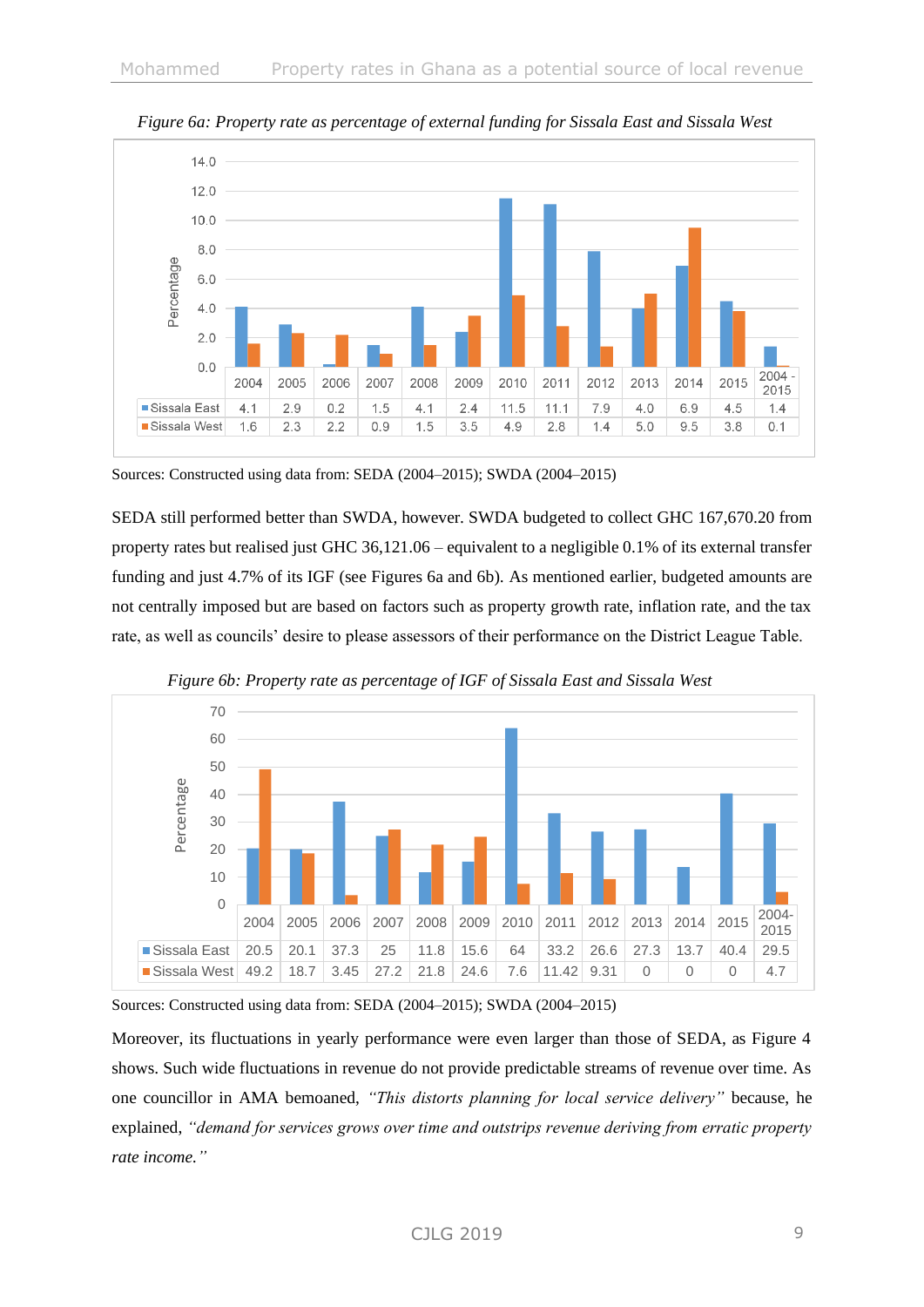It is clear from the above findings that small and rural districts are performing dismally in terms of both IGF and property rate collection. They therefore depend more on external transfers than their urban counterparts to meet their obligations.

### *Causes of gap between property rate potential and performance*

Property rate potential is determined by the respective values of the total stock of the different categories of rateable properties multiplied by their respective tax rates and then summed up. The Ghana Statistical Service (GSS) conducts censuses of not only the population but also the property stock (residential, industrial and commercial) (GSS 2010). This enables the GSS to project the population growth rate and the property stock growth rate. Local governments then use the growth rate of the property stock to assess the total stock of rateable properties in the local government jurisdictions. The property rate potential of the local governments is therefore a realistic gauge. Respondents in this study were asked what they thought was responsible for the gap between property rate potential and performance. The reasons suggested include, in descending order: the politics of taxation (95.0%); ethnically homogeneous communities (93.0%); elections and tax collection (92.0%); intergovernmental transfers (91.5%); lack of appreciation of justification for property rate (90.0%); lack of geo-property information (89.9%); resistance due to elitist design (88.2%); lack of transparency and accountability (86.6%); access to public information (85.0%); mismatch between tax income and service provision (83.3.%); and weak monitoring and evaluation (78.2%). In several cases new information was gleaned about the reasons for property tax non-payment; reasons which have not previously been discussed in the academic literature and which call into question the assumptions mentioned in the 'theoretical framework' section above. These issues are discussed below.

### *The politics of taxation*

In regard to the politics of taxation, respondents were asked the following question: Do you think politics influence the design and implementation of property rates in your council? In response, 95.0% of respondents said yes. To illustrate, a senior Local Government Officer (responsible for supervision of tax collectors) observed that:

*the two major political parties, the National Democratic Congress (NDC) and New Patriotic Party (NPP) are in keen competition for voters' hearts and are therefore not keen on collecting local taxes in general and property rates in particular, because the people view taxes as unnecessary impositions which increase cost of living.*

A Budget Officer at the same council concurred, arguing that, *"because the gap in votes between the NDC and NPP is very narrow the victory in any election can swing to either side … neither party wants to incur the displeasure of voters by descending hard on tax resistance or tax default."*

A District Finance Officer went further to argue that this approach was a false economy that:

*acting tough on tax resistance and tax default would rather produce the opposite effect … because if governments act tough on tax non-compliance it would raise the needed revenue*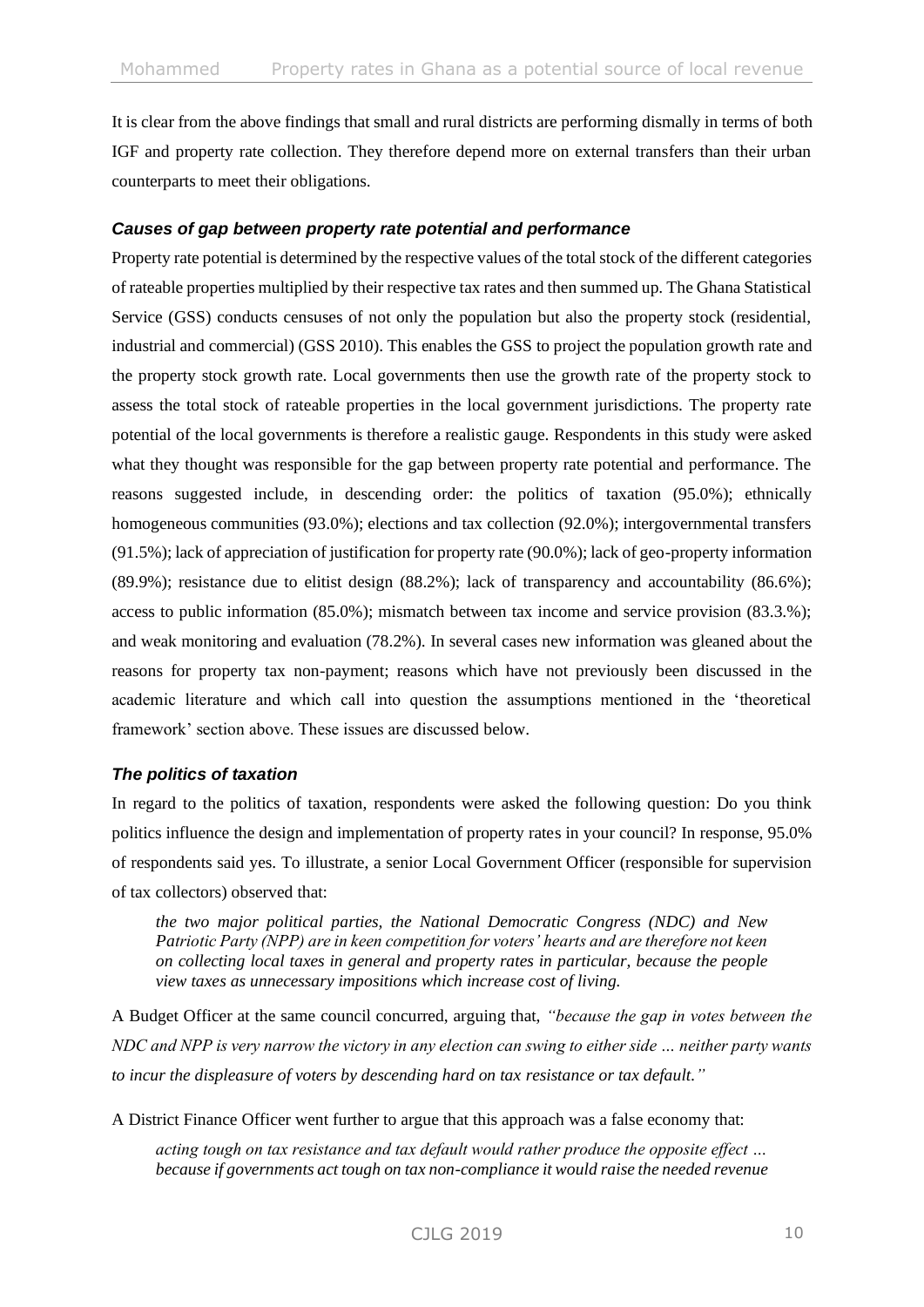*to provide the goods and services the people desperately need….Once services are provided in the right quantities and quality this will increase government legitimacy, shore up political support, and ultimately win votes.*

## *Ethnically homogeneous communities*

Against the backdrop of the ethnically diverse communities in the districts (see box 1), respondents were asked whether they thought ethnic homogeneity affected tax compliance. Ninety-three percent (229) of the respondents believed that ethnically homogeneous communities were another cause for the gap between property rate potential and actual performance. The general view was that indigenous populations tend to believe that land is given to them free of charge by God, and bequeathed to them by their ancestors, and as such should not incur taxes or rates. As a finance officer in TaMA put it, *"This perception about the unjustifiability of property rate is nearly universal among indigenes, [such] that they resist payment of the levy."* Similar sentiments were expressed by indigenes in SEDA and SWDA. For example, an indigene property owner in SEDA queried that:

*It is inconceivable to ask us to pay tax on our land because the Almighty Allah [God] made it available to us free of charge. Our great grandfathers, grandfathers and fathers developed and accommodated themselves on the land free of charge. They bequeathed the land free to us and we in turn will bequeath it free to our children and children's children. Why then should a worldly authority impose a charge on something that is granted to us free by a heavenly power?*

#### **The population of the research site by ethnicity**

The ethnic composition of AMA is such that although the Ga-Dangmes are the indigenes of the land they make up only 29.7% of the population while migrants consisting of Akan (39.8%), Ewe (18%), Mole-Dagbani and other ethnic groups such as Hausa, Fulani and foreigners make up the remaining 12.5% (GSS 2010). The ethnic makeup of TaMA is such that 80.7% are Dagombas (who are the indigenes). The remaining 19.3% are made up of such diverse ethnic groups as Nanumba, Konkomba, Mamprusi, Moshie, Gonja, Hausa, Akan, and Ewe (GSS 2010).

The GDA consists of several ethnic groups including Gas, Akans, Ewes, Gurs and Danbges. Although Ga people are the indigenes of the land the size of the Akan population is slightly bigger than that of the Ga (44% as against 42%) (GSS 2010). The other ethnic groups constitute the remaining 14%. Ghanaians make up 97.5% of the population whereas foreigners constitute the remaining 2.5% (GSS 2010). GWDA is similarly ethnically constituted: Akan (44.5%), Ewe (25.7%), Ga-Dangme (19.1%) (GSS 2010). Thus, although the Ga-Dangmes are the indigenes of the land their population is far less than the migrant population.

For SEDA the ethnic composition is Sissala (88%), Kasena (5%), Dagaaba (3%), Moshie (2%), and other ethnic groups (2%) (GSS 2010). This clearly shows that the indigenous Sissala population is in the majority while the migrant population is in the minority. Likewise, the indigenous Sissala population dominate (81%) in SWDA. The migrant population, which is made up of Dagaabas, Kasena, Moshie, Wale and other groups constitute the remaining 19% (GSS 2010).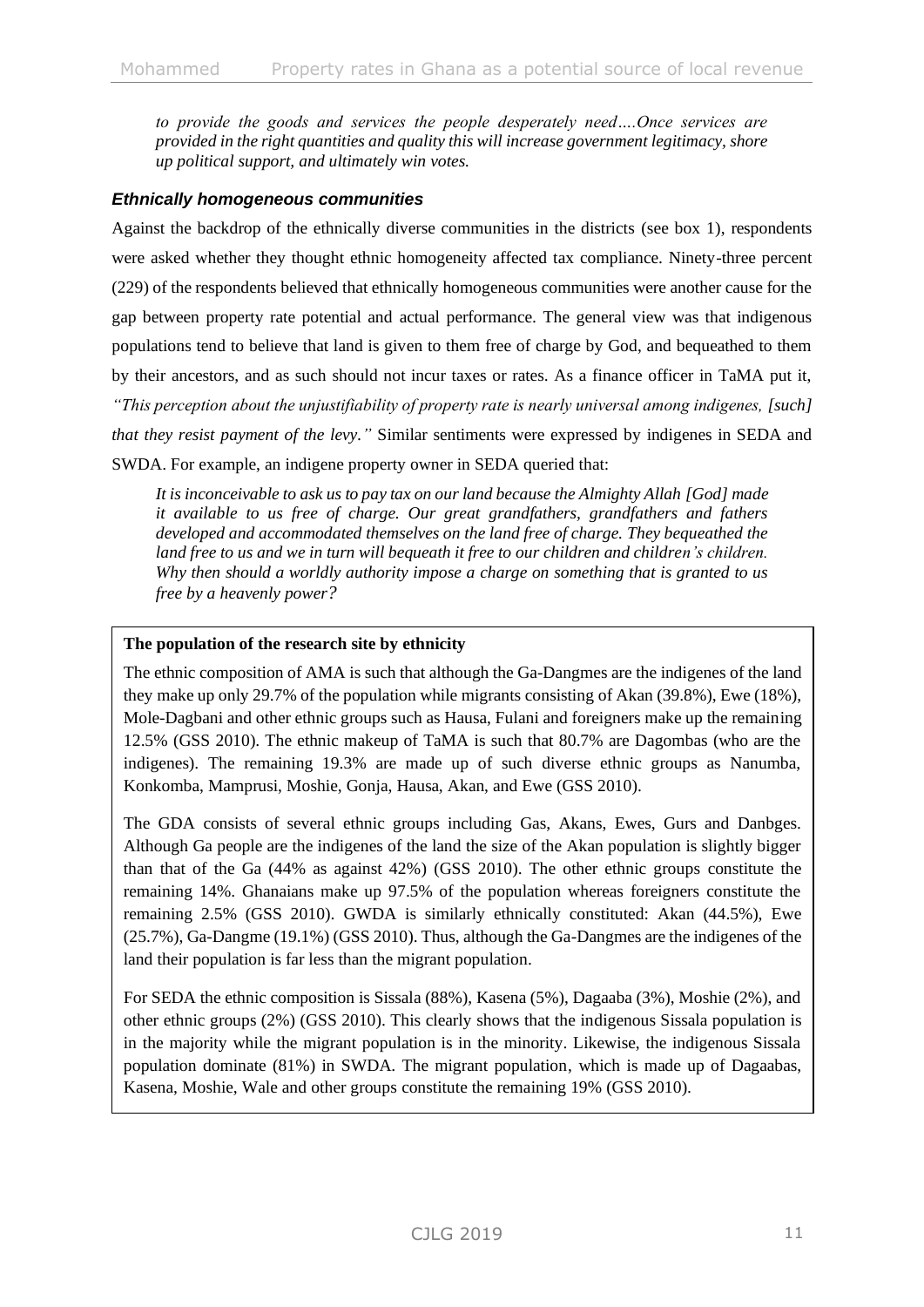The full picture is, however, more nuanced. The possibility of deference by tax collectors was highlighted by one AMA revenue inspector, who suggested that wealthy or influential indigenous residents were not always even asked to pay:

*There is a perception out there, especially among revenue collectors, that economic elites have both the economic and political muscle to resist tax payment … [revenue collectors] therefore ride on that perception and fail to present them with demand notices although they are willing to pay.*

There were also other respondents who felt the picture of indigenes as wilful non-payers was too harsh. One said, *"Many of the well-educated indigenes are property tax compliant and come willingly to pay rather than wait to be served with demand notices."* Another commented, about poorer indigenous residents, that *"their non-payment of property taxes has less to do with resistance but more to do with their inability to pay"* adding that, *"this is particularly the case with the urban poor who although acknowledge their tax obligations are unable to honour them as regularly and without default as would be desired."*

One residential property owner in a porch suburb confirmed that he is tax compliant:

*I always honour my property tax obligation when it is due. Although no tax collector has ever presented me with a demand notice, I go to the offices of the local authority and request to know the amount of my property tax obligation and when the information is given and I am convinced that the amount is correct I pay without hesitation*.

A commercial property owner also said that:

*I own this property and have been operating business here for the past ten years but no revenue collector has ever presented me with a demand notice in relation to my property tax obligation. As a result of my busy schedule, I am not able to go to the local authority offices as regularly as I would have wished to pay my property tax. However, I can assure you that although I pay belatedly, I have never had property rate payment arrears. There should be convenience in the payment of tax so if revenue collectors can come here regularly with demand notices, I will promptly pay my property rates.*

Generally, however, migrant residents were perceived much more willing to pay property tax than

indigenous residents. As a councillor of TaMA put it:

*Migrant residents are largely compliant with residential, industrial and commercial property rates … [they] fear that if they default or resist tax payment they could become the target of repressive local authorities' policies or incur the wrath of the indigenes who would accuse them of benefiting from the city's opportunities but failing to contribute to its development.*

This perception was borne out by a migrant property owner who disclosed that:

*I am an Akan and I have lived in Tamale for over a decade. I own two houses here and a wholesale mother and baby care shop as well as a retail shop. I pay taxes on these properties promptly. Tamale has given me a lot and I must reciprocate by honouring my tax obligations.*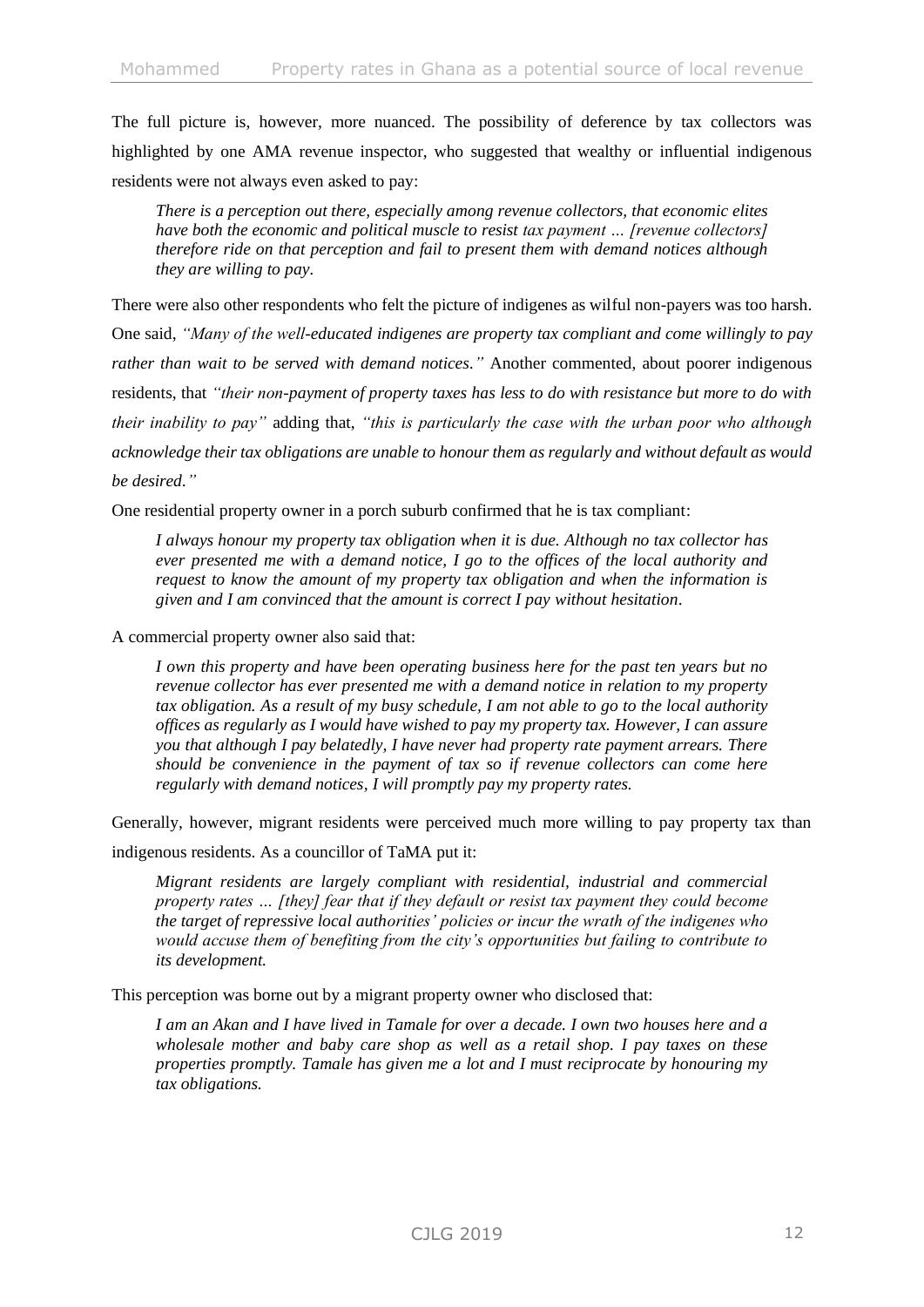A Labanese resident of Tamale intimated that:

*I own these sawmills and I always pay property rate on it promptly. Not only do I feel that as a good resident I should honour my tax obligation but I also fear that failure to do so may be penalised by tax authorities.*

This seems to be borne out in AMA, which is the biggest, most cosmopolitan metropolis (where indigenes constitute 29.7% of the population and migrants take up a disproportionate 70.3%) and the seat of the national government, and which faces much less tax resistance. One Indian businessman said:

*I own a chain of supermarkets in different parts of the city. I pay property tax on these assets regularly. Tax evasion is a serious offence in India and I fear that it is equally so in this country.*

Another migrant (Ewe) residential property owner asked:

*Why should I delay payment of property rate until the tax authorities come clamping down on me? I fear that by delaying or defaulting tax payment I will incur reputational costs in the eyes of fellow residents and the tax authorities*.

According to a revenue inspector of AMA, *"The migrant population of the city is not only overwhelming but also they own a disproportionately large portion of industrial, commercial and residential properties."* He added that *"The migrant population is comparatively more acquiescent to authority compared with their indigenous counterparts."* This deference of migrants, explained a councillor, *"is responsible for their lower tax resistance compared to indigenous residents."*

#### *Election and tax evasion*

Respondents were asked: Do you think elections have an effect on tax collection? Two hundred and twenty-six respondents (92.3%) said yes, while 12 (5.0%) said no and 7 (3.0%) said they did not know. One chief bureaucrat thought that being appointed, rather than elected, increased the power of a local leader to be able to enforce tax compliance: *"The appointment rather than election of mayors in Ghana implies they can embark on austerity and aggressive tax collection and reform measures since their tenure of office is not determined by voters."* However, it was felt by others that it was national, not local, elections which influenced local leaders when they considered their local tax-raising strategies. A TaMA councillor said: *"These measures [local tax-raising drives] are rarely embarked upon by mayors because local dynamics affect electoral fortunes of ruling parties in national elections."*  Further, a resident of AMA explained, *"The two major [national] parties, NDC and NPP, are locked up in keen competition for votes and so they restrain mayors from embarking on aggressive tax enforcement and sanction measures."* Nor does it seem to matter whether individual mayors favour the ruling party or the opposition. A revenue collector said: *"This is not true for only NDC members, but it is equally true for opposition party supporters, who are let off the hook in order to woo them from the ruling party.*" Regardless of their political affiliation, it appears that local authorities are unable to discourage tax evasion because of the perceived electoral consequences of such an action.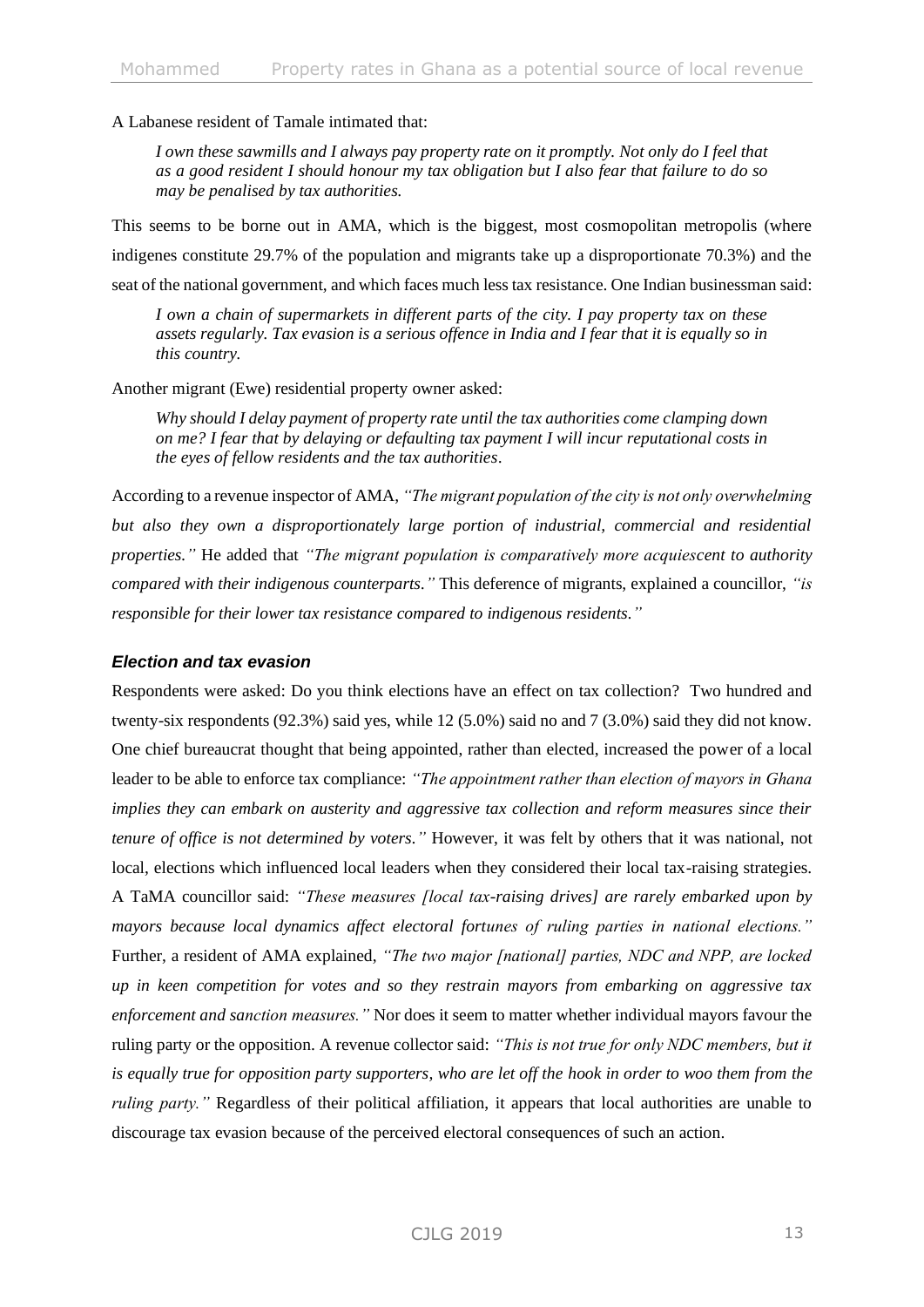#### *Intergovernmental transfers*

Turning to intergovernmental transfers, respondents were asked: Do you think central government transfers have an effect on your council's tax efforts? Two hundred and twenty-five respondents (91.5%) said yes, 17 (6.9%) said no, and 4 (1.6%) did not express a view. Those respondents who answered yes were further asked: How do intergovernmental transfers constrain local tax efforts? An AMA councillor explicated that, *"the scope of local government revenue assignments is narrow and instead of expanding it intergovernmental transfers are used to compensate for inaction in that respect.*" By this, the respondent means that the sources from which councils derive their revenue are limited and instead of finding ways to diversify the sources most of the councils rather wait for the external transfers to boost their income.

A revenue inspector said, *"councils' own-source revenue generation is circumscribed due to the cap on rate-setting … born out of government's fear of the electoral consequences of tax hikes … [so it makes] huge transfers to the councils to compensate for the caps imposed."* This shows that central government sets ceiling on the rate of tax so local governments cannot increase tax. The government fears that high taxes impose hardship on the people and this has adverse electoral consequences.

A budget officer added that, *"in addition to the caps on taxes the poor revenue performance of councils is exacerbated by dishonest revenue collection practices."* A revenue collector revealed further that, *"some districts are not endowed with natural resources; they are not economically viable and they have extremely narrow tax bases and therefore their tax yields are negligible."* This response means that for certain councils that are economically distressed intergovernmental transfers have no bearing on their tax efforts. This is because no matter how hard they strive there is just no tax base on which to levy taxes as there are largely no productive activities in the local government jurisdiction. This implies the effect of intergovernmental transfers on tax efforts is negative in some councils while in others it is neutral.

The secondary evidence seems to buttress these primary findings. With the exception of AMA, increases in external transfers are not matched by corresponding increases in IGF in the case study local authorities – as Figures 1 to 6 above show. Another point on intergovernmental transfers is that releases are characterised by delays, defaults, and statutory deductions. Central directives also dictate how councils should spend the money, rather than supporting the priorities approved and budgeted for by councils. The example of the central government's 'One Village One Dam' project, on which implementation commenced in 2017, was cited in this regard by a District Coordinating Director. Councillors in GEDA, GWDA, SEDA and SWDA also confirmed that the quarterly releases from the District Assembly Common Fund (DACF), an arrangement by which central government allocated 5% (and 7.5% since 2001) of its yearly total revenue for distribution by a certain formula to local governments purposely for capital expenditure, always feature mandatory statutory deductions which reduce drastically the amounts actually received.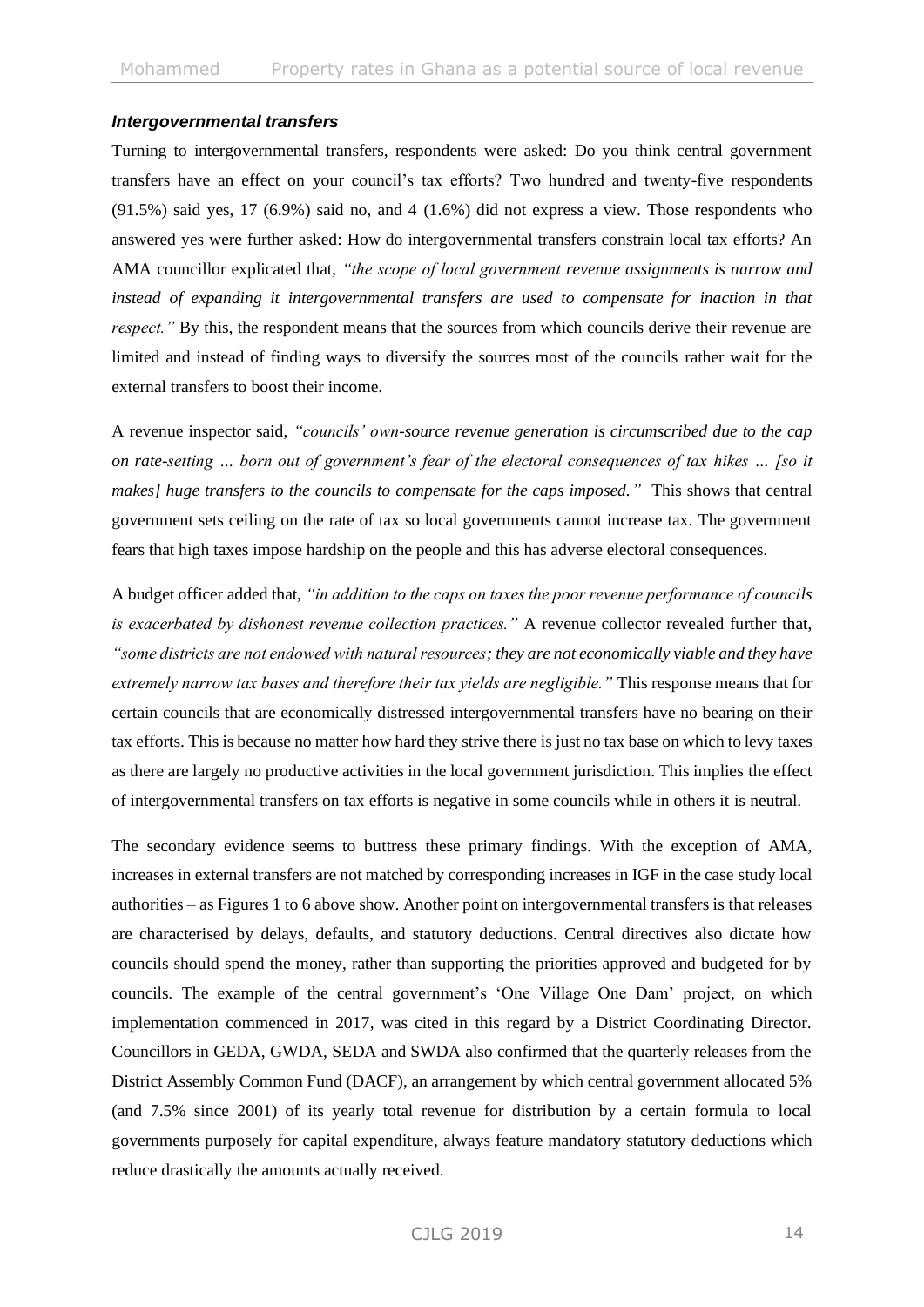## *Lack of appreciation of justification for property rate*

On the issue of lack of appreciation of the justification for property rate, 222 (90.2%) of the interviewees said that ratepayers could not understand why they should be obliged to pay property tax. The remaining 24 (9.8 %) respondents appreciated the need to pay taxes irrespective of whether they received services or not. One residential property owner at AMA queried that*, "I do not get any service in return for the taxes that I pay."* A similar sentiment was expressed by a TaMA residential property owner when he charged that, *"the chorus we property owners sing is that our properties are largely not supplied with water and waste water reticulation, storm water drainage, paved intra-city roads and household garbage collection."* In the absence of these services, she added, *"there is no justification for the local authority to continue to collect property rates from residents."*

Similar sentiments were expressed by respondents in the other districts. For example, one SEDA resident said, *"Why should I pay property rate without water, sewage and storm water and drainage facilities to my house."* A GWDA resident queried that, *"I dislike the property tax because it offends indigenous land rights."* A revenue collector confirmed these concerns of residents when he said that:

*we often encounter ratepayers who angrily retort upon notice to pay their rates that we don't know whether the local government exists at all because there is even no place of convenience in our crowded public places like the markets.*

### *Lack of geo-property information*

Concerning lack of geo-property information, 221 (89.9%) of the respondents agreed that it is responsible for poor rate performance. The remaining 25 (10.1%) could not express a view. One of the respondents who conceded that the absence of geo-property information is a problem averred that, *"there is absence of a formal count of properties for the purposes of property taxation."* He said, *"This is responsible for councils' inability to accurately estimate property tax potential."* A valuation officer revealed that, *"in the rural districts [GEDA, GWDA, SEDA and SWDA] most settlements are not covered by comprehensive cadastres if at all."* Another valuation officer said that, *"in the urban districts [AMA and TaMA] although cadastres exist, they are not regularly updated so they are obsolete."* For example, the most recent master, divisional and block plan for AMA dates as far back as 1995 (AMA 2007). He added that, *"taxable properties are not adequately described in the fiscal cadastres and property owners may find it difficult to identify."*

The fiscal cadastre forms the information base for property taxation in every country. It comes in the form of an electronic, digitised or paper-based map. So the lack of fiscal cadastre undermines the efficiency and effectiveness of property tax administration in Ghanaian local governments. To compensate for this deficiency, the local governments use the growth rate of property stock computed in the population and housing census by the Ghana Statistical Service (GSS). Since the GSS conducts the census at long intervals (four years at least) this may not adequately reflect the reality.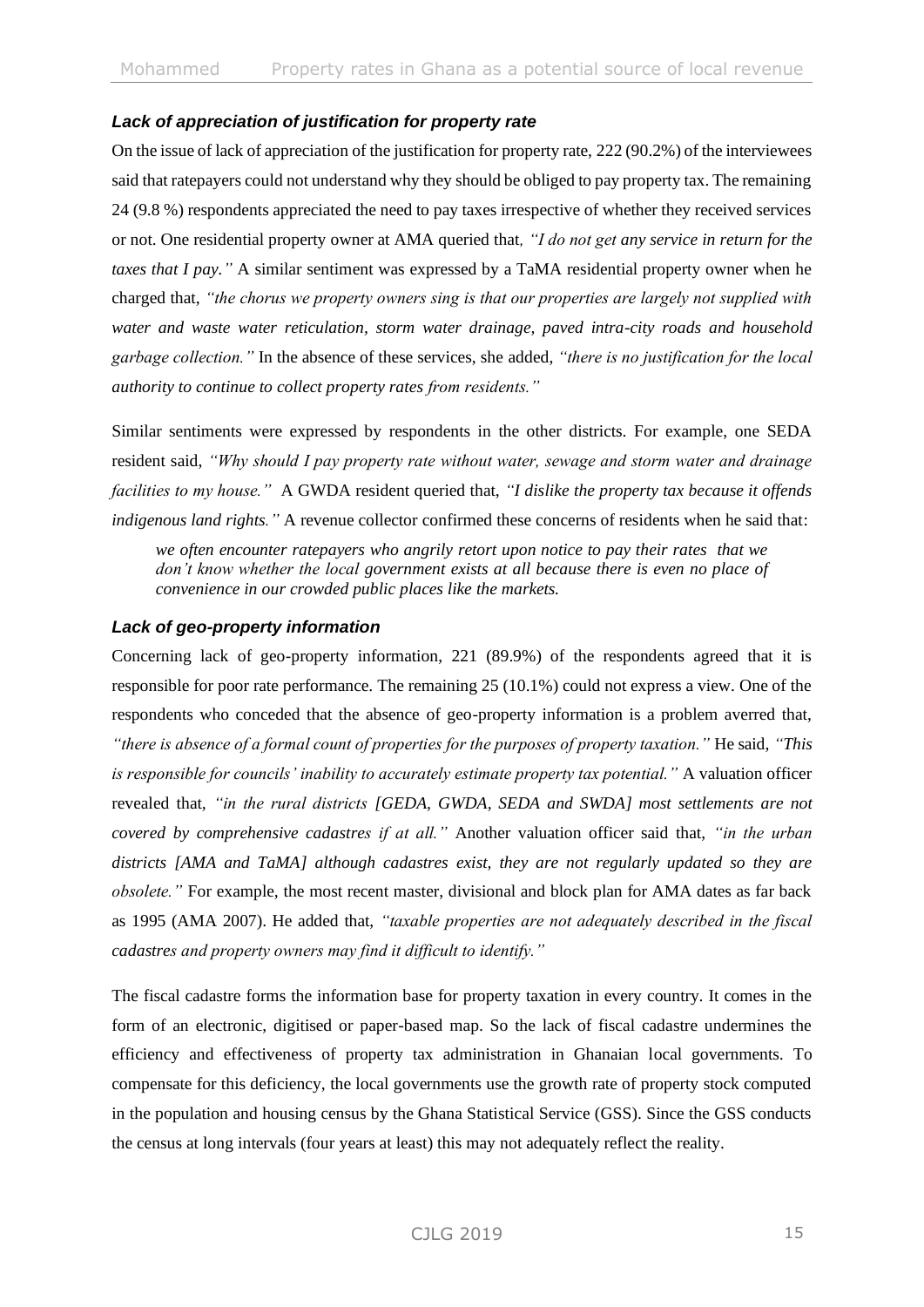## *Resistance due to elitist design*

Pertaining to resistance due to elitist design, respondents were asked the following question: Is tax design an inclusive process in your council? In response, 217 (88.2%) of the informants said no, claiming rather that it is elitist and exclusionary. As one resident of AMA lamented, despite government guidelines *"in practice the councils do not consult citizens in determining the tax structure and rates."* Many entrepreneurial respondents also felt that properties and businesses were often wrongly or unfairly classified; this view was expressed, for example, by a hotelier in AMA, a private high school proprietor in TaMA and a wholesaler in SEDA.

However, not all respondents agreed. A senior bureaucrat at AMA pointed out that *"notices of invitation are usually sent out well in advance of the scheduled dates for the consultations but few people actually honour the invitations."* He said that, *"Proposed tax structures, classification of taxable units and the respective tax rates agreed at the consultative sessions are usually sent out to taxpayers for comments before their final ratification in the assembly."* A Municipal Coordinating Director at TaMA concurred, stating that, *"In the case of our council not only do we consult with taxpayers but the proposed levies are sent to the taxpayers with ample time to make comments before reverting to the council."* Some respondents, however, claimed that such consultations were 'tick-box' exercises only.

#### A resident of TaMA noted:

*The council rarely consults taxpayers, and on the rarest occasions when it does, it conducts manipulative consultations because decision-makers come to the table with prepared proposals and participants are merely asked to endorse them … The authorities do not allow for a process of genuine exchange of ideas, negotiations, bargains and consensus building at the consultative forums.*

### *Lack of transparency and accountability*

Pertaining to transparency and accountability, 213 (86.6%) of respondents thought it is one of the major factors responsible for the poor property rate performance of councils. Twenty (8.1%) respondents did not subscribe to this view, whereas the remaining 10 (5.3%) could not express a view. Those informants who agreed that opaqueness and lack of accountability are culpable for poor tax efforts intimated that rate impost is usually set arbitrarily without opportunity for public input. A TaMA resident charged that, *"the inability of local governments to provide even basic services heightens suspicion surrounding the accountability deficit."* A GEDA resident said that, *"some local governments have had bad press for impropriety and fund mismanagement."* A property owner in AMA expressed similar misgivings, saying that, *"despite the huge sums of money local authorities collect from property tax, household garbage suffers infrequent collection."*

The accountability problem is confirmed by Mohammed (2019) and the Auditor-General's reports on local government financial management 2001–2016. For example, the 2007–2016 reports made mention of persistent internal control weaknesses and management inefficiencies which manifest in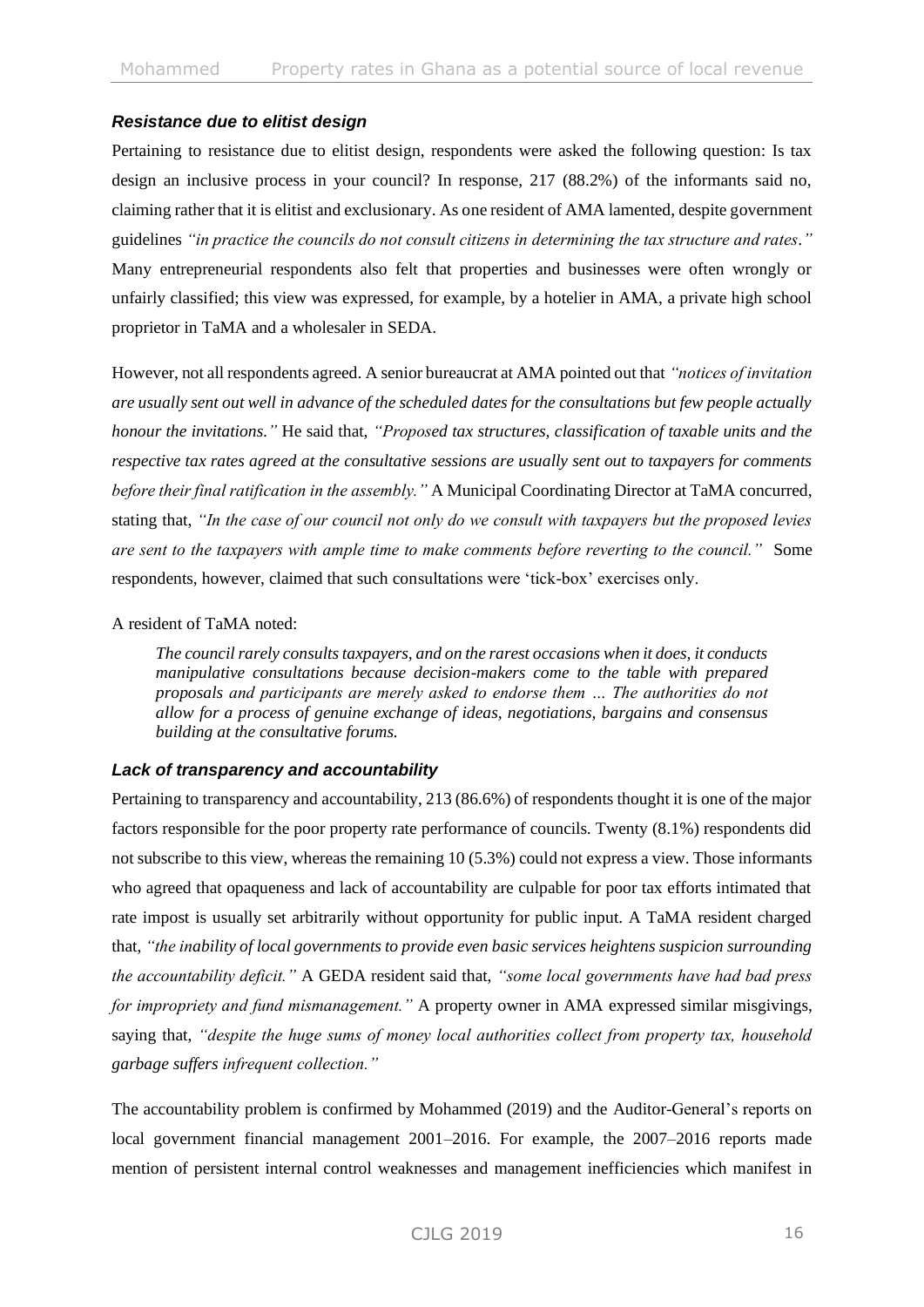misappropriation and misapplication of revenue, suppression of value books, unrecovered loans, advances and unsubstantiated payments. The financial values of these irregularities are in excess of GHC 10 million. These excluded revenues collected with over 1,722 revenue collection books wrongfully retained by revenue collectors and therefore not accounted for (Auditor-General 2017).

#### *Access to public information*

Interviewees were asked the following question: Does your council give the public information about how much revenue it raises and what it spends it on? Two hundred and nine (85.0%) of the respondents answered no while the remaining 37 (15.0%) said they did not know. Elaborating on the negative response, respondents were aware of what should be happening, and scathing about the gap between principle and reality. A resident of SEDA said: *"As electorates we vote the councillors into office and they are supposed to account to us."* She explained that one of the ways of accounting to voters is to *"furnish them with the annual statement of financial accounts for them to know how much revenue the local government raised in a year and what it spent the money on and to what effect."* But, she claimed, this was not happening. Other respondents pointed out absurdities in the system. A GWDA resident noted: *"The financial statements of account are given to central government only … so without access to the financial statement of accounts citizens cannot determine: the quantum of money the council raised in the previous year; the expenditure for that year, the items of expenditure; and the effects or outcomes of the expenditure."* A teacher at GEDA commented: *"Even if the information is furnished it is usually dated, unreliable and of a technical nature that is difficult to read and understand."* This view was echoed by a farmer at SWDA who lamented that, even if the reports were provided the *"information would still be meaningless because majority of us are illiterate and cannot read let alone understand the reports … so making information available in English without explaining it to us in our native languages is tantamount to providing no information."*

As might be expected, the District Coordinating Directors (chief bureaucrats) and District Finance Officers denied these charges. They variously pointed out: *"Information on the activities of the council including financial statement of accounts are usually posted on the notice boards of the council"*; *"We lodge information in the form of newsletters and reports at the town halls and public libraries so that they can be accessible to members of the public"*; and *"Some information is also provided on the council's website."* But structural problems with communication remain. As a resident of SWDA pointed out, *"Many districts do not even have libraries or town halls to serve as repositories for councils' reports."* A SWDA resident agreed, saying, *"The council's website is not active and when it does become active no information in the form of reports, newsletters and articles can be found."*

#### *Mismatch between tax income and service provision*

The 60 respondent property owners were asked the following question: As a property owner do you pay property rate? Fifty (83.3%) respondents answered no, 7 (11.6%) answered yes and 3 (5.1%) did not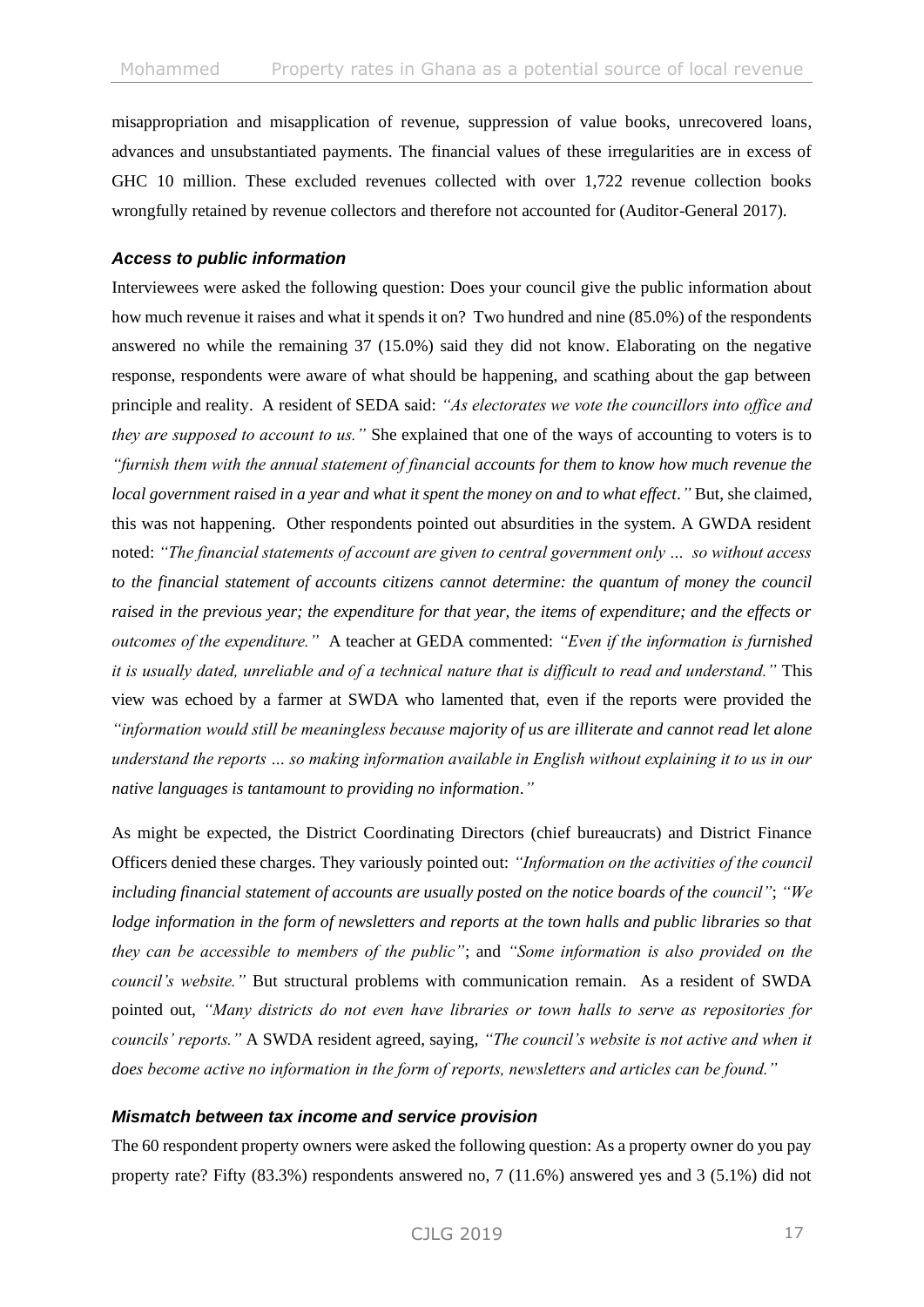express an opinion. Those respondents who answered in the negative were further asked: Why do you resist or evade property levy? A variety of responses were given, but the most common was dissatisfaction with the level of council services provided. The following from one AMA resident exemplifies this, *"The revenues from the property levies are supposed to provide services like garbage collection, sewer reticulation, and water to households … [but] … the AMA does not provide any of these services to properties except garbage collection which frequency of removal is erratic."* A resident of TaMA agreed: *"People in Tamale here arrange to procure water from private water tankers for a fee and our properties are not even served with garbage collection."*

A SEDA resident questioned: *"For what purpose was the council established?... I am asking this question because as residents we have to procure our own water, arrange our own sewer reticulation, dispose our garbage and manage our own drains."*

In rural GWDA, a resident charged that *"although rural water supply together with sanitation and storm water drainage services is the responsibility of the council, it does not deliver those services".* 

When asked about the lack of services to properties, a number of causes were cited. Taking the example of water supply and sewage management, a budget officer of AMA pointed out that *"urban water supply is the responsibility of the Ghana Water Company and not the AMA."* He acknowledged that sewage reticulation and discharge service *"has recently been added as a function of local government"*  but pointed out that *"the transfer of sewage functions to councils was not accompanied by a commensurate transfer of means and capacity to discharge that mandate."*

Interviewees were then asked: Have you put pressure on your council to deliver the required services? In response 18.3% (11) of the respondents answered yes. A TaMA respondent noted: *"We have on several occasions organised protest marches and demonstrations, a few of them violent, against the lack or poor delivery of services … I remember, we stormed the offices when the assembly was in session and the meeting was temporarily disrupted."* Despite this citizens' pressure, he confirmed that *"service provision has not improved due to lack of resources, requisite machines and tools as well as capacity."*

### *Weak monitoring and evaluation*

Weak monitoring and evaluation were also identified by 192 (78.1%) of the respondents as militating against efficient property rate collection. Twenty (8.1%) informants thought that monitoring and evaluation is not a problem, while the remaining 34 (13.8%) could not express a view. A District Coordinating Director revealed that, *"there is absence of a legal person to take up the tasks of processing defaulters for court."*

A SEDA Development Planning Officer observed that, *"the polygamous nature of families in northern Ghana makes it difficult to identify an individual on whom the incidence of property rate should fall*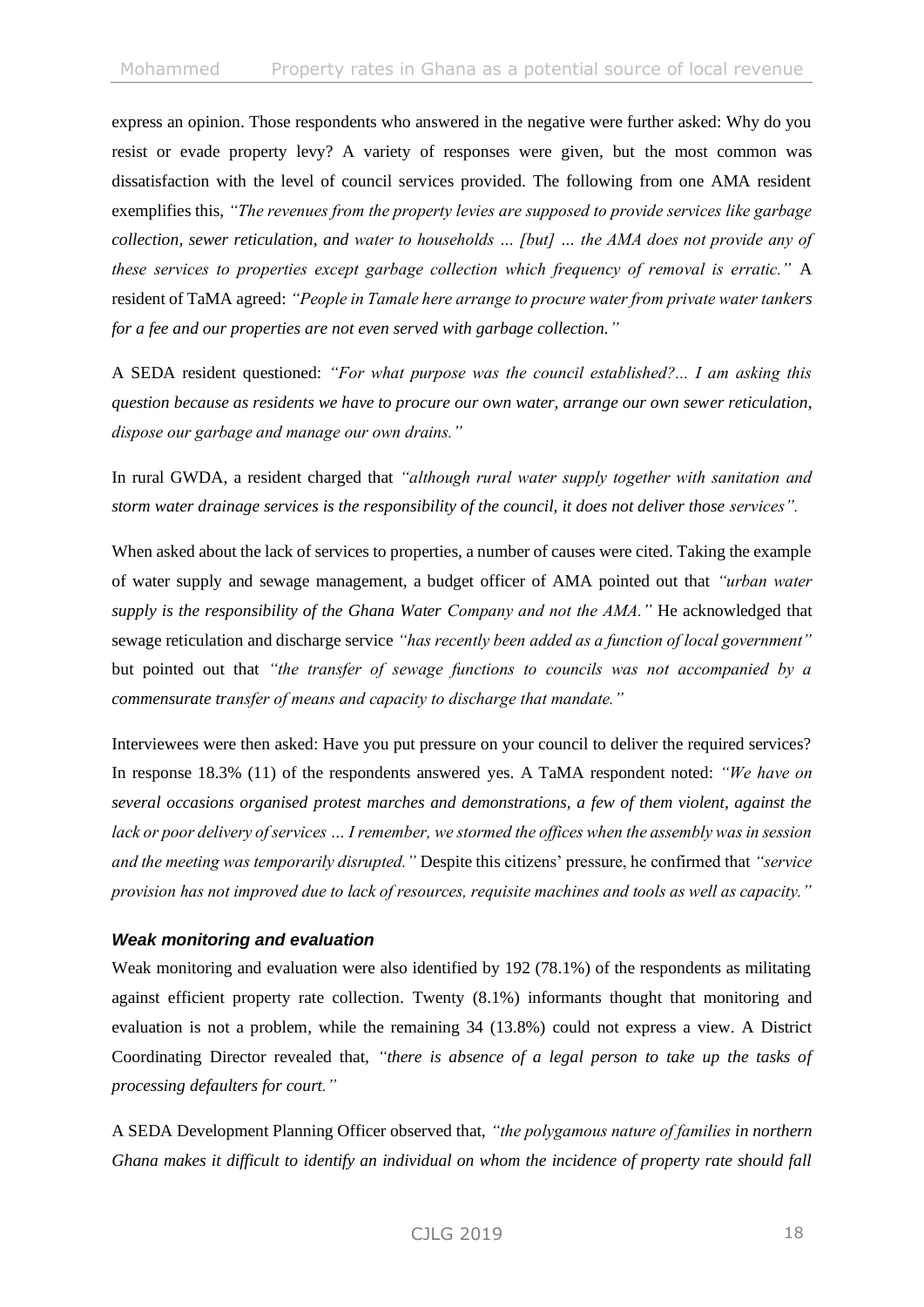*after the death of the first owner."* A TaMA resident concurred, explaining that, *"A deceased first owner's property is shared among his/her many children [usually they are given individual rooms in the compound house]."* So *"no one of them can confer full ownership of the property on himself/herself."* This evidence is confirmed by Issah (2011) when he revealed that such compound ownership of a property is especially so for third-class houses which disproportionately make up 72% of houses in TaMA (Issah 2011).

# **Discussion**

Several lessons can be drawn from these findings. First, tax efforts and tax reform require both technical action and political will. However, this study suggests otherwise: the evidence here indicates that tax resistance rather emanates mainly from ordinary citizens whose influence derives from the fact that Ghana's de facto two-party political system has turned their national-level votes into tax resistance cards. This evidence appears to contradict prevailing assumptions (e.g. Labonte 2012). It reflects the power of ordinary citizens who have no economic clout but who as a group, constitute an electoral powerhouse that political leaders ignore at their peril.

Second, ethnic homogeneity does not necessarily promote tax compliance, as the literature would suggest. Instead, the evidence here shows that indigenous ethnic homogeneity rather provides a source of strength to oppose local taxation. It appears to enable indigenes in TaMA (who are Dagombas), and their counterparts in SEDA and SWDA (who are Sissale) to mobilise and resist payment of residential property rates. This resistance stems from the belief that land is given free by God, so its development for residential purposes should also be free of taxes. Equally persuasive is the finding in cosmopolitan AMA, with its huge ethnic diversity, that migrant residents are disproportionately tax compliant partly because they fear reprisals otherwise. This is consistent with previous findings by Prichard (2010) and Jibao and Pricharch (2015) who report that it is easier to overcome tax resistance within a more mixed, and less cohesive, community.

The received academic wisdom that homogeneous groups are easier to raise taxes from is therefore challenged in TaMA, SEDA and SWDA who are rather tax resistant. In cosmopolitan AMA, however, with greater heterogeneity there is greater tax compliance particularly from migrants. As migrants are compelled to shoulder a disproportionate part of the tax burden because they lack political influence and local connections, then this can further exacerbate inequality, and a rise in local tax revenue can be seen as regressive rather than redistributive.

Third, this study found that intergovernmental transfers do not necessarily disincentivise local government tax efforts, contrary to previous analysis (e.g. Weingast, 2009). While they may, sometimes they may also spur tax efforts or have no effect on them. The interplay of factors is complex, and depends on contextual conditions such as levels of local natural resources, motivation of leaders, and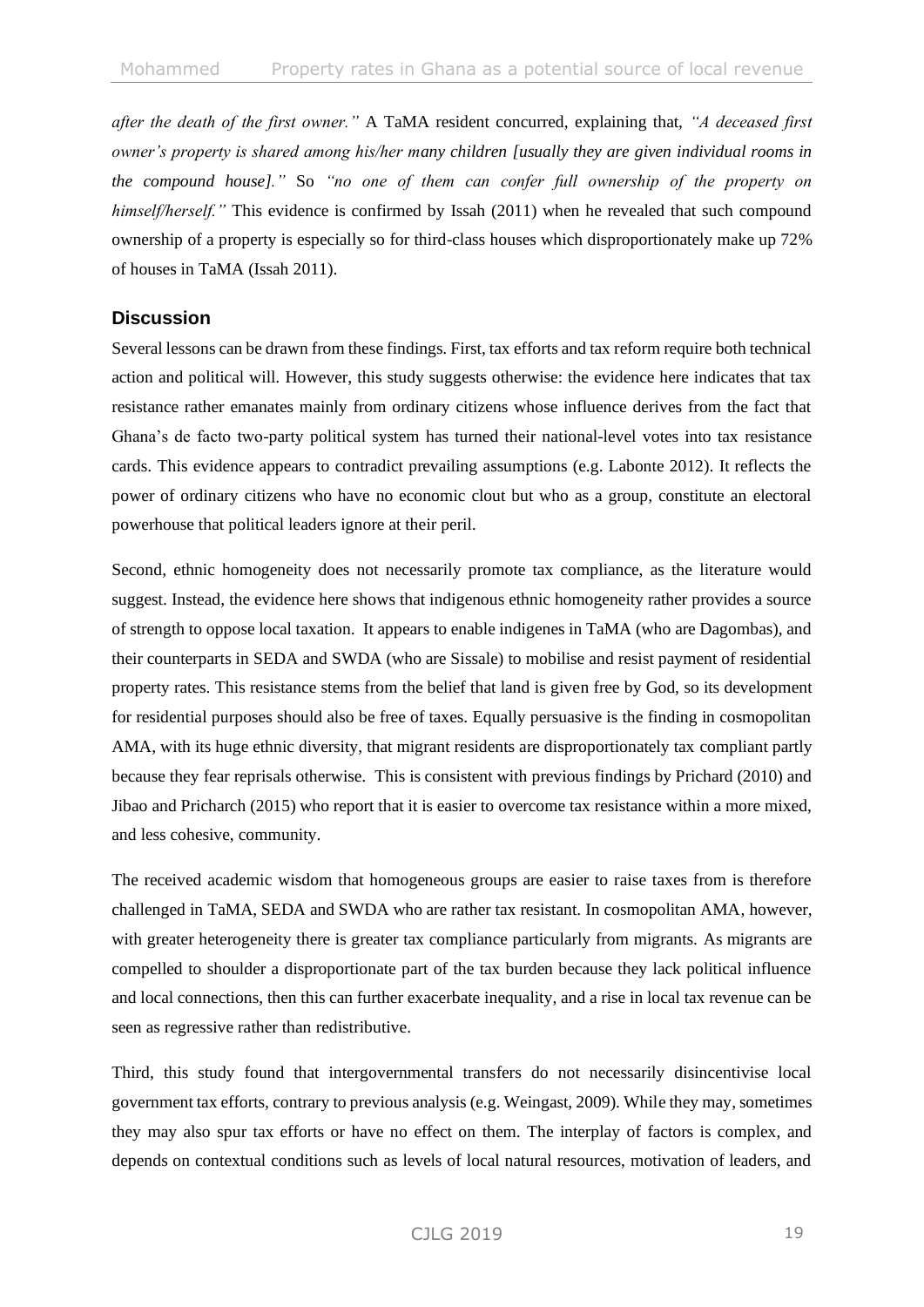the size of the local economy. Councils like SEDA and SWDA lack natural resources and their economies are also very small. They thus have limited property tax bases, and are likely to be unable to raise more than 10% of their total income from own-source revenue, however hard they try. Intergovernmental transfers thus have no effect on their tax efforts. By contrast TaMA has a large and vibrant economy, and a much wider tax base, particularly for property – and yet it still generates less than 25% of its total revenue from internal sources. TaMA's case therefore supports the claim that central transfers weaken tax efforts. AMA, meanwhile – the national capital and also the most populous and cosmopolitan city  $-$  is in the third category, and seems to benefit from a 'virtuous circle' in which its wide tax base enables it to derive on average more than 55% of its total revenue from internal sources, while still receiving large intergovernmental transfers.

This study does, however, bear out the existing academic consensus across the developing world (see, for example, Brollo and Nannicini 2012) that politicisation of intergovernmental transfer impacts local tax efforts adversely. A good example is the directive by central government to re-route DACF transfers to fund the 'One Village One Dam' project as described above, which respondents believed was directly linked to a national government campaign promise in the previous election. Respondents in AMA also expressed a fear that further politicisation was likely at critical junctures – and this fear could have spurred it to intensify own tax revenue mobilisation, but such an effort will be thwarted by the national government because of its adverse electoral consequences.

Finally, it seems clear from the study that elitist and exclusionary approaches to the design and implementation of tax systems, and lack of transparency in how tax revenue is spent, enrage local residents and contribute to tax resistance. This is especially true if citizens feel they do not benefit in terms of service provision. This speaks of the enormous barriers to true citizen participation that still exist at local level in developing countries, despite the 'third democratic wave' dating to as far back as the 1990s.

# **Conclusion**

This paper set out to investigate whether there a disjunction between property rate potential and performance of Ghanaian local governments. Interview information and secondary evidence from six local authorities were used to determine whether there is a gap between the two variables (potential and actual rate performance). The gap which was found between the two variables is blamed on a multitude of complex causes (political, cultural, legal, administrative and educational), many of which are interrelated and which are discussed in detail and supported by sector and citizens views. The author concludes that unless the local context is fully understood and addressed, and all the detailed factors discussed above are taken into account in tax design, implementation and reform efforts, the emergence of an efficient and effective property rate regime in Ghanaian local governments will remain elusive.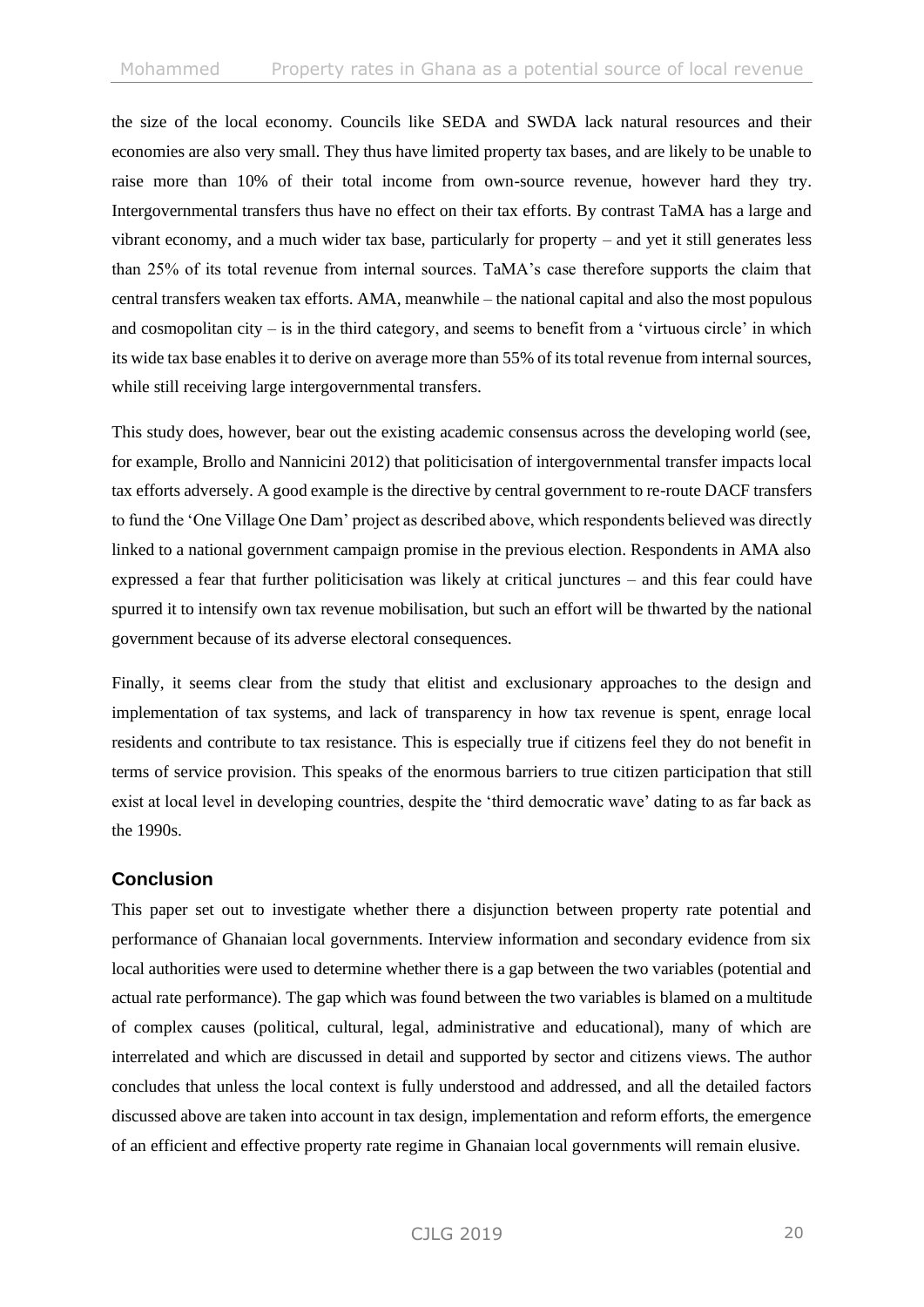# **Declaration of conflicting interest**

The author declared no potential conflicts of interest with respect to the research, authorship, and/or publication of this article.

# **Funding**

The authors received no financial support for the research, authorship, and/or publication of this article.

# **References**

- Accra Metropolitan Assembly. (AMA) (2007) *AMA reviews property rates*. Available at: www.ghanaweb.com/GhanaHomePage/NewsArchive/AMA-reviews-property-rates-129241 [Accessed 4 September 2016].
- Accra Metropolitan Assembly. (AMA) (2004–2015) *Annual financial statements of account.* Accra: AMA.
- Accra Metropolitan Assembly. (AMA) (2014) *Annual statement of financial report*. Accra: AMA.
- Asiama, S.O. (2006) Land as a service of revenue mobilisation for local authorities in Ghana. *Journal of Science and Technology* 26 (1), 100–106.<https://doi.org/10.4314/just.v26i1.32967>
- Auditor-General. (2017) *Report of the Auditor-General on the accounts of district assemblies for the financial year ended 31December 2016*. Accra: Audit Service.
- Ayee, J.R. (2013) Public administrators under democratic governance in Ghana. *International Journal of Public Administration,* 36 (6), 440–452[. https://doi.org/10.1080/01900692.2013.772636](https://doi.org/10.1080/01900692.2013.772636)
- Biitir, S.B. and Assiamah, J.K. (2015) Mobilising sustainable local government revenue in Ghana: Modelling property rates and business taxes. *Commonwealth Journal of Local Governance,* (16/17), 224–241. <https://doi.org/10.5130/cjlg.v0i0.4496>
- Bird, R. (2011) Subnational taxation in developing countries: A review of the literature. *Journal of International Commerce, Economics and Policy,* 2 (1), 139–161. <https://doi.org/10.1142/s1793993311000269>
- Boamah, N.A (2013) Constraints on property rating in the Offinso South Municipality of Ghana. *Commonwealth Journal of Local Governance*, (13/14), 77–89.<https://doi.org/10.5130/cjlg.v0i13/14.3725>
- Brollo, F. and Nannicini, T. (2012 ) Tying your enemy's hands in close races: The politics of federal transfers in Brazil. *American Political Science Review,* 106 (4), 742–761. <https://doi.org/10.1017/s0003055412000433>
- Commonwealth Local Government Forum. (2018) *The local government system in Ghana*. Commonwealth Local Government Handbook, London. Available at: [www.clgf.org.uk/default/assets/File/Country\\_profiles/Ghana.pdf](http://www.clgf.org.uk/default/assets/File/Country_profiles/Ghana.pdf)
- Eaton, K., Kaiser, K. and Smoke, P. (2013) *The political economy of decentralisation reforms: Implications for aid effectiveness*. Washington, DC: World Bank.
- Faguet, J. (2014) Decentralization and governance. *World Development,* 53 (1), 2–13. <https://doi.org/10.1016/j.worlddev.2013.01.002>
- Farvacque-Vitkovic, C., Raaghunath, M., Eghoff, C', and Boakye, C. (2008) *Development of the cities of Ghana: Challenges, priorities and tools*. African Region Working Paper Series no. 110. Washington DC: World Bank.
- Ga East District Assembly. (GEDA) (2004–2015) *Annual statements of financial account.* Abokobi: GEDA.
- Ga West District Assembly. (GWDA) (2004–2015) *Annual statements of financial account*. Amasaman: GWDA.
- Ghana Statistical Service. (GSS) (2010) *Population and housing census of Ghana for 2010*. Accra: GSS.
- Government of Ghana. (1993) *Local Government Act, Act 462*. Accra, Ghana: Government Printer.
- Government of Ghana. (2007) *Decentralization policy review: Final report*. Accra, Ghana: Government Printer.
- International Centre for Tax and Development (ICTD) (2017) *African property tax initiative*. Available at: <https://www.ictd.ac/> [Accessed 23 August 2020].
- Issah, A. (2011) *When nothing really works; the dilemma of mobilising local revenues in Ghana: A comparative analysis of local taxes in tamale metropolis*. Unpublished MA Thesis. Institute of Social Studies, The Hague.